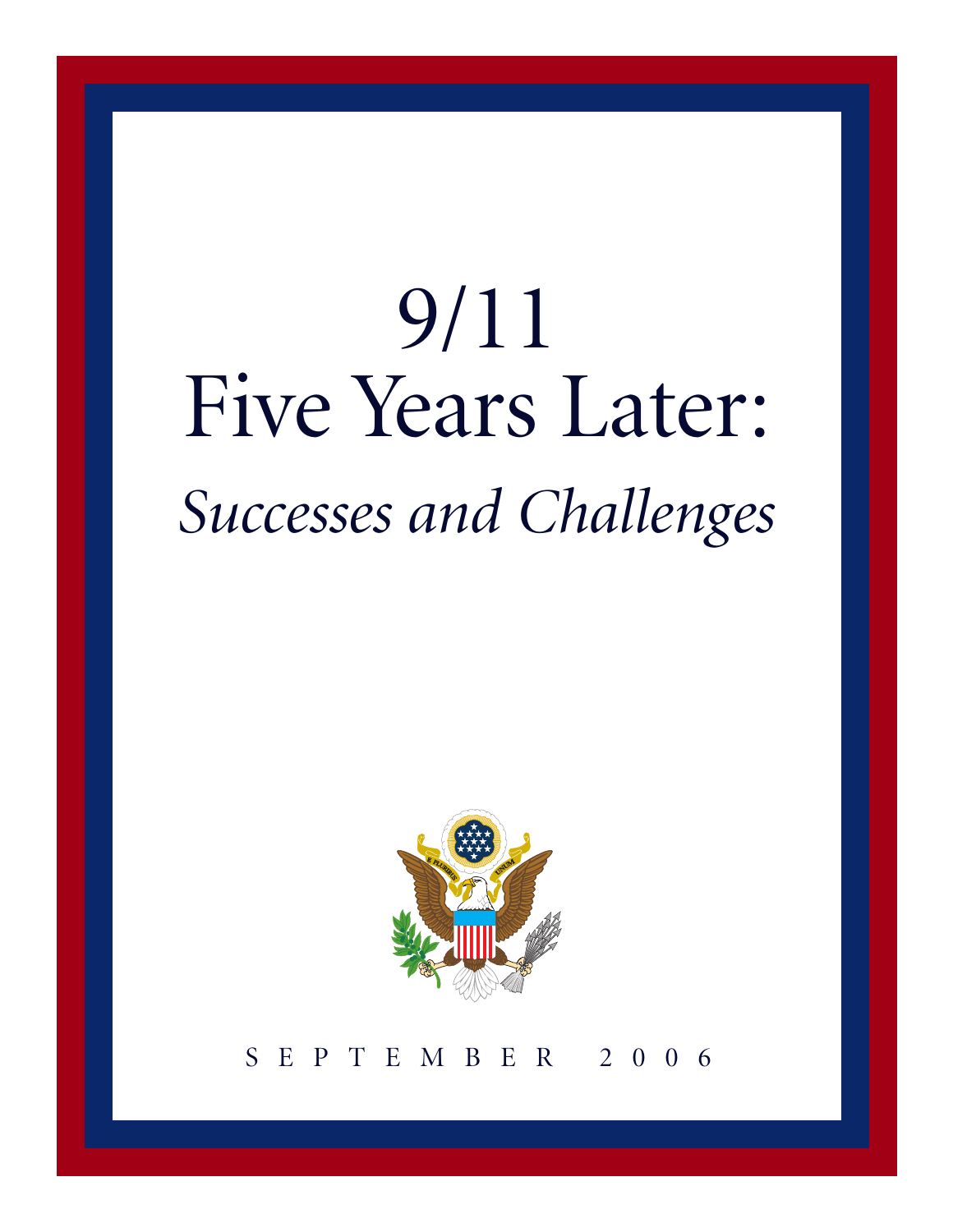# **Table of Contents**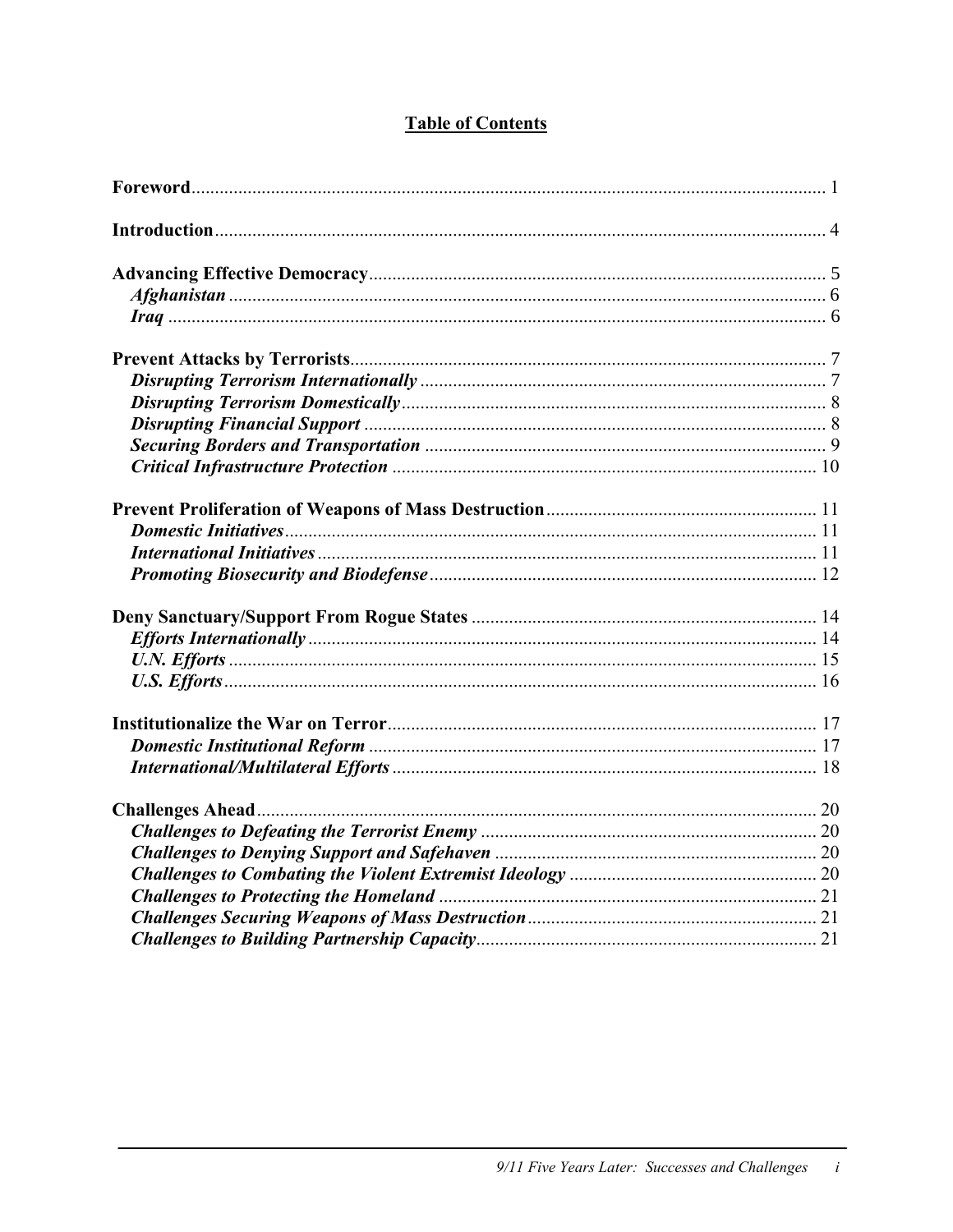#### **Foreword**

 The attacks of September 11, 2001, were unprecedented. Nineteen hijackers seized multiple planes and used them as weapons to destroy the World Trade Center in New York and to attack Washington, DC. The United States retaliated by waging war against al-Qaida, its network of violent extremists, and those who provided them safehaven. We set out to destroy the terrorist enemy, using every instrument of national power – diplomacy, intelligence, law enforcement, and financial and military tools – to disrupt and defeat the global network. We have also waged a war of ideas, confronting the ideology that drives the murderous agenda of the terrorists. As a result we have made significant strides in making America and its allies more secure:

- Before 9/11, al-Qaida was in Afghanistan training thousands of would-be terrorists and planning attacks unfettered, while the Taliban provided safehaven and imposed a totalitarian religious regime on the Afghans. Today, Afghanistan is no longer a safehaven for al-Qaida, and there are no functioning al-Qaida training camps. Afghanistan is a strong partner in the War on Terror, and the Afghan people are free and are being led by their democratically elected President, with a National Assembly and new Constitution. As a result of a concerted international effort, key al-Qaida leaders and lieutenants have been killed, captured, or put on the run.
- Before 9/11, Iraq was a designated state sponsor of terrorism, ruled by a tyrant, believed to hold weapons of mass destruction and was in violation of United Nations resolutions and sanctions. Today, Iraq is off the state sponsors list, governed by a duly elected representative government, and working to be fully integrated with the international community and a partner in the United Nations.
- Before 9/11, Libya was a designated state sponsor of terrorism, seeking the capability to produce WMD. Today, Libya is off the state sponsors list and has renounced WMD.
- Before 9/11, Pakistan and Saudi Arabia were not taking active measures to combat support to terrorists. Today, they stand with the United States as key allies in opposition to terrorism and are making important efforts to deny safehaven and stem support to the global terrorist network.
- Before 9/11, financiers of terrorism and terrorist financing networks went untouched and largely ignored by the international community. Today, we continue the aggressive worldwide campaign to disrupt terrorism financing, making it harder, costlier, and riskier for al-Qaida and other terrorist groups to raise and move money around the world.
- Before 9/11, combating terrorism was treated largely as a law enforcement problem. Today, the United States is leading an international Coalition to take the fight to the terrorists and their supporters and acting preventatively, using all instruments of national power.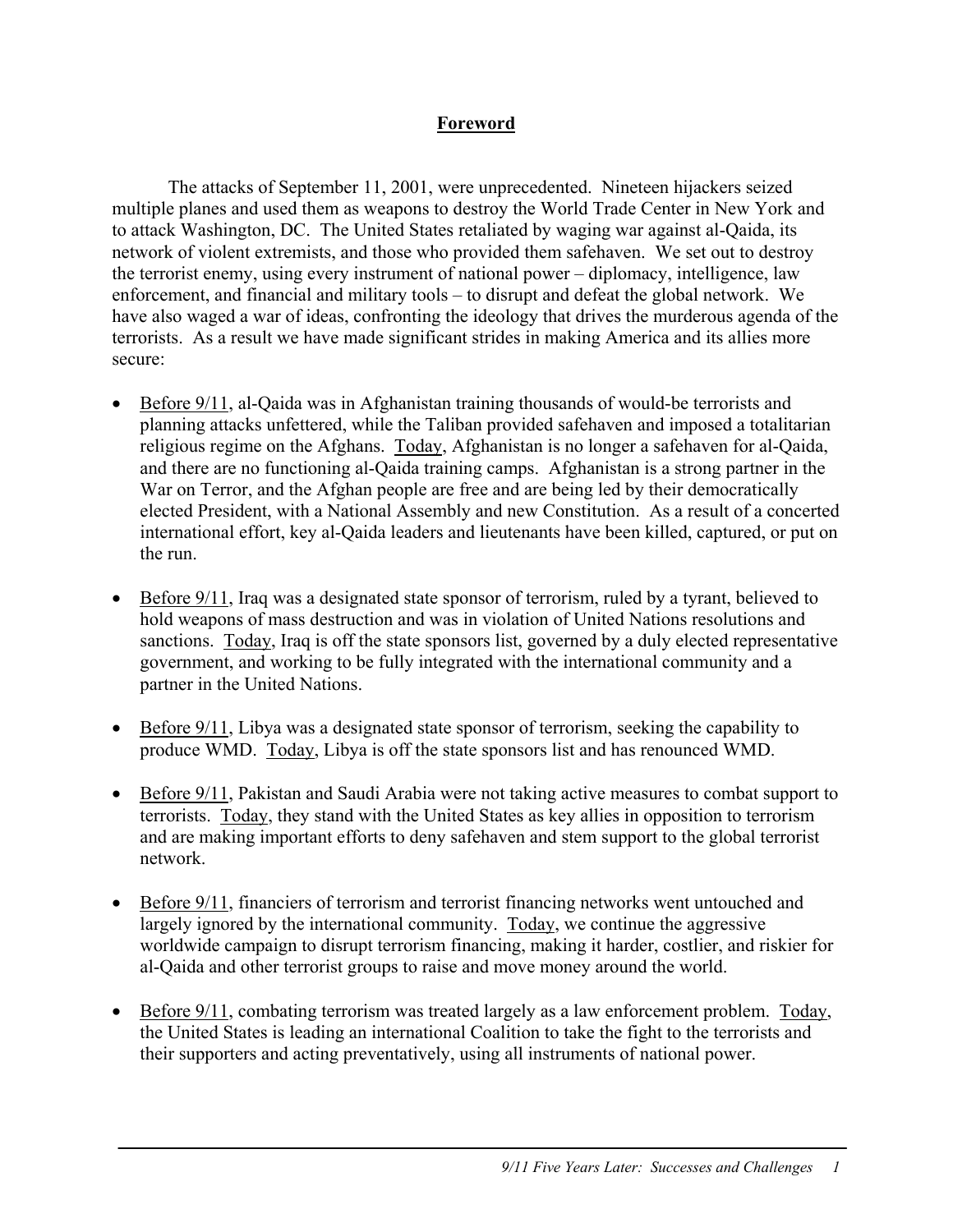- Before  $9/11$ , there were barriers restricting the sharing of information between law enforcement and the intelligence community to counter terrorism. Today, with the passage and reauthorization of the USA PATRIOT Act and the creation of the National Counterterrorism Center, these walls no longer exist, and the United States continues to create a robust information sharing environment to ensure appropriate information sharing between the law enforcement and intelligence community and among Federal, State, local, and tribal authorities.
- Before 9/11, homeland security consisted of a patchwork of efforts undertaken by disparate departments and agencies. Today, we have a comprehensive approach, consolidated under the Department of Homeland Security, including key strategies for maritime and aviation security.
- Before 9/11, terrorism and WMD proliferation were treated largely as separate concerns. Today, we have a comprehensive strategy to combat WMD terrorism with domestic institutions to support its implementation, bolstered by an international framework (UNSCR 1540 and the Convention Against Nuclear Terrorism) and strategic partnerships (Proliferation Security Initiative and the newly unveiled Global Initiative to Combat Nuclear Terrorism).
- Before 9/11, the A.O. Khan nuclear network was working in over three continents to provide North Korea, Iran, and Libya sensitive centrifuge technology and parts for their nuclear weapons programs and was poised to expand its services to other countries. Today, the network has been exposed and shut down. Each of its key members is in prison, under house arrest, or facing prosecution, and governments are acting individually and collectively to make it harder for similar networks to operate in the future.
- Before 9/11, there were insufficient international standards for identity documents and no comprehensive use of tools to verify identities. Today, there are strong domestic and international standards for passport and travel document issuance, use of biometrics to verify identities of travelers, comprehensive screening of passengers at airports, and a National Strategy to Combat Terrorist Travel.
- Before 9/11, the United States, did not openly challenge repression and restricted liberties in the Arab world, prioritizing stability, yet stability was not the outcome --the lack of freedom in the region meant anger and resentment grew, radicalism thrived, and terrorists found willing recruits. Today, democracy and freedom are an integral part of the U.S. agenda globally, reflected in such initiatives as the G-8's collaboration with the Broader Middle East and North Africa (BMENA) in the Partnership for Progress and a Common Future.
- Before 9/11, throughout most of the broader Middle East and North Africa, democratic institutions and processes were, with the exception of Israel, largely weak or even nonexistent. Today, freely contested multiparty elections are more common and are increasingly accepted as the basis for legitimate government.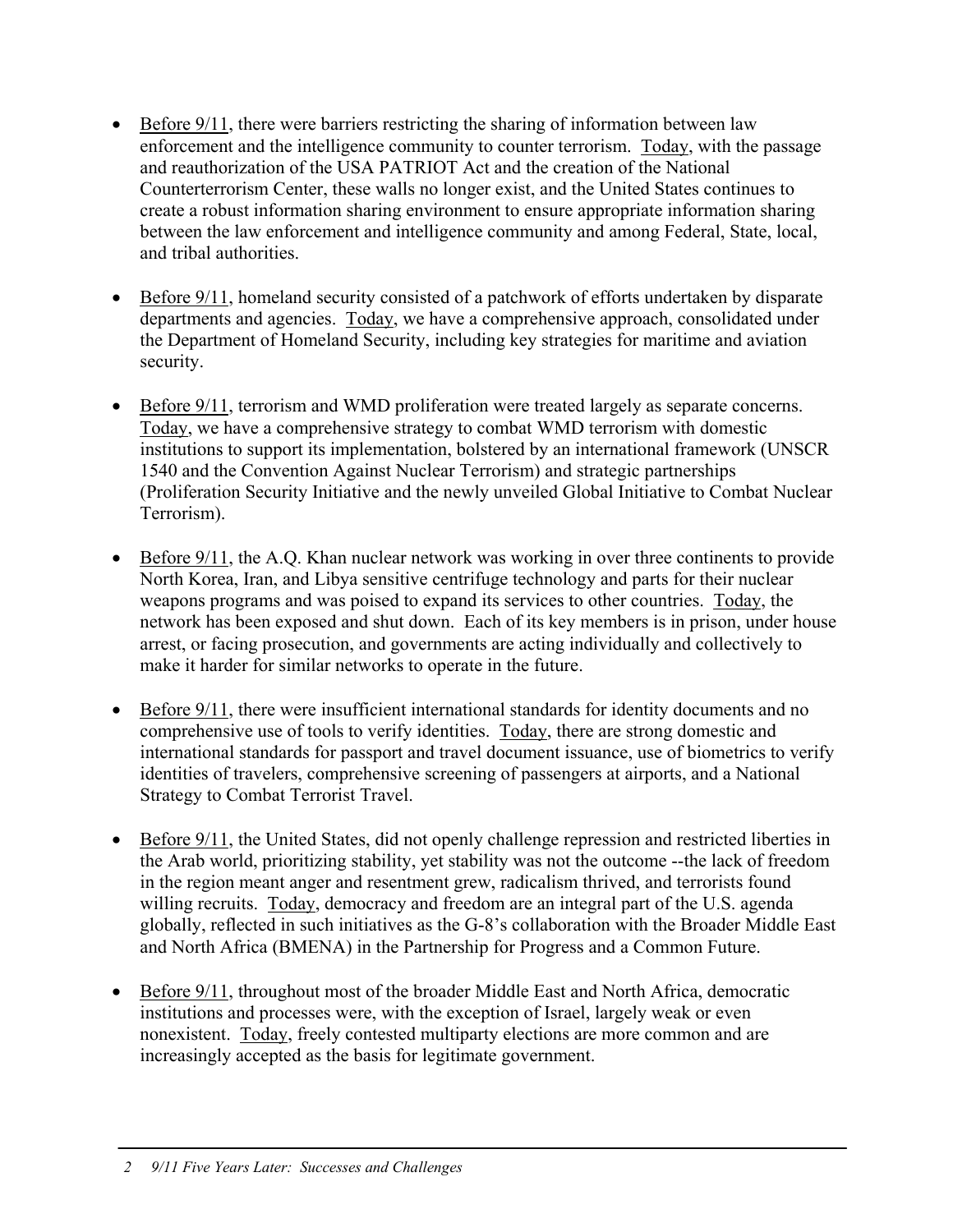- Before  $9/11$ , the world did not act against the threat from violent Islamic extremism. Today, the world, including our Arab and Muslim partners and Muslim voices around the world, are rejecting the message, agenda, and tactics of the violent extremist movement.
- Before 9/11, the protection of civil liberties was not systematically and comprehensively balanced in our counterterrorism efforts. Today, the Administration established first the President's Board on Safeguarding Americans' Civil Liberties and then, in coordination with Congress, the Privacy and Civil Liberties Oversight Board to ensure that all American citizens' civil liberties are considered and respected in our counterterrorism efforts.

Though America and its allies are safer as a result of these achievements, we are not yet safe. We have important challenges ahead as we wage a long-term battle not just against terrorists, but against the ideology that supports their agenda. These challenges include:

- Terrorist networks today are more dispersed and less centralized. They are more reliant on smaller cells inspired by a common ideology and less directed by a central command structure.
- While the United States Government and its partners have thwarted many attacks, we have not been able to prevent them all. Terrorists have struck in many places throughout the world, from Bali to Beslan to Baghdad.
- While we have substantially improved our air, land, sea, and border security, our Homeland is not immune from attack.
- Terrorists have declared their intention to acquire and use weapons of mass destruction (WMD) to inflict even more catastrophic attacks against the United States and our allies, partners, and other interests around the world.
- Some states, such as Syria and Iran, continue to harbor terrorists at home and sponsor terrorist activity abroad.
- The ongoing fight for freedom in Iraq has been twisted by terrorist propaganda as a rallying cry.
- Increasingly sophisticated use of the Internet and media has enabled the terrorist enemies to communicate, recruit, train, rally support, proselytize, and spread their propaganda without risking personal contact.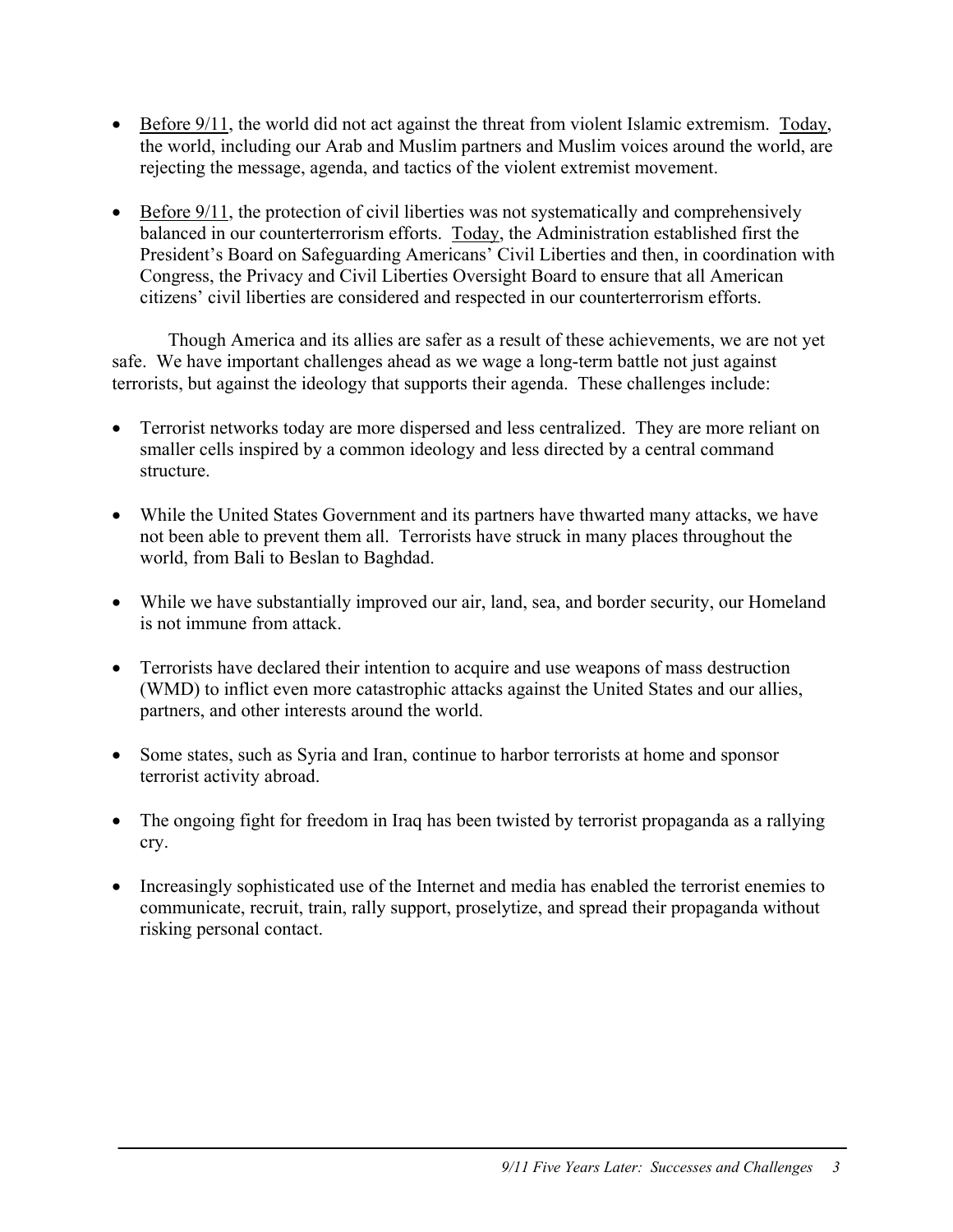#### **Introduction**

 In the aftermath of the 2001 terrorist attacks on the United States, the President led an historic transformation of the Government, improving our ability to protect and defend the Homeland, our citizens, and our installations, assets, and interests abroad. As a result, we are now better informed of terrorist threats, with improved intelligence collection and analysis painting a more complete picture; and we are better organized to address the threat, with a more robust information sharing capability and a greater capacity for coordinated and integrated action.

 The United States, with its partners in the Coalition in the War on Terror, has made significant strides against al-Qaida, its affiliates, and others who threaten us. We have uncovered and eliminated numerous threats to our citizens and those of our friends and allies. We have disrupted terrorist plots, arrested operatives, and captured or killed senior leaders. Collectively, we have made progress in constraining the ability of al-Qaida and like-minded terrorist groups to operate and survive.

 Our campaign against the global terrorist network has been consistent and exhaustive. We have designated as terrorists those individuals and groups that align themselves with al-Qaida or otherwise attack innocent civilians to advance a violent extremist ideology, as well as those who provide financial or other material support to terrorist entities. Through the U.N., we have changed the international culture with respect to terrorism, seizing and freezing terrorists finances, promoting the criminalization of terrorism and related acts, and setting forth frameworks for legal and law enforcement efforts to combat terrorism and to promote systems that deny safehaven to terrorists.

 Since the September 11 attacks, America and its allies are safer, but we are not yet safe. We have done much to degrade al-Qaida and its affiliates and to undercut the perceived legitimacy of terrorism. Our Muslim partners are speaking out against those who seek to use their religion to justify violence and a totalitarian vision of the world. We have significantly expanded our counterterrorism Coalition, transforming old adversaries into new and vital partners in the War on Terror. In addition, we have transformed our governmental institutions and framework to wage a long-term struggle.

 Our efforts have directly influenced the nature of our enemy and the threat we face. Our enemy is evolving and adapting its tactics. As stated in the National Strategy to Combat Terrorism, the principal terrorist enemy confronting the United States is a transnational movement of extremist organizations, networks and individuals – and their state and non-state supporters – which have in common that they exploit Islam and use terrorism for ideological ends.

 We have serious challenges ahead, including defeating the enemy, denying safehaven, combating the violent extremist ideology, protecting the homeland, securing WMD, and building partnership capacity. We must continue to strengthen and adapt our strategy and capabilities over the long term. We remain committed to identifying, pursuing, and eliminating the global scourge of terrorism and violent extremism and attacking terrorists, their networks, affiliates, and sources of support.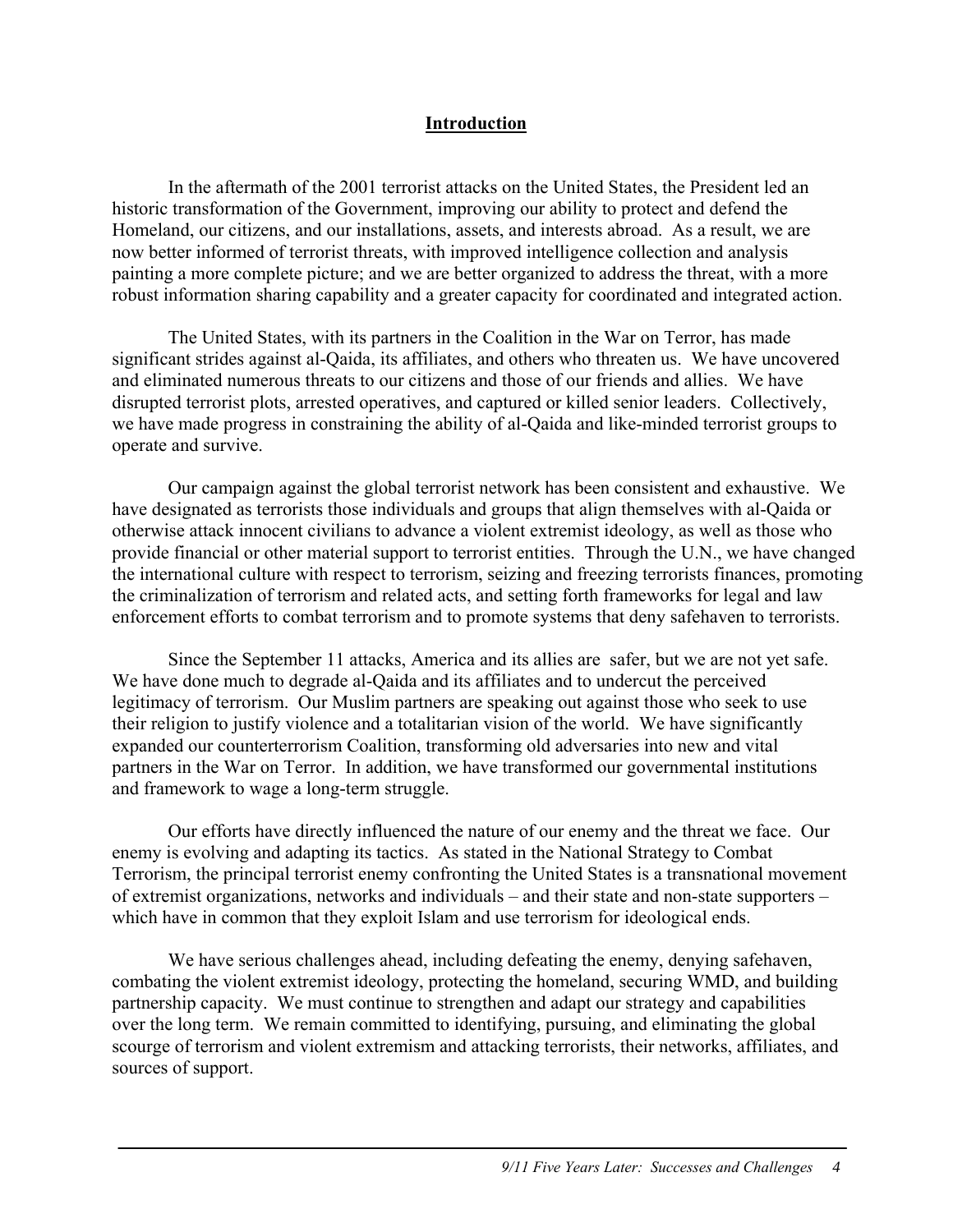#### **Advancing Effective Democracy**

 As identified in the National Strategy to Combat Terrorism (NSCT), the long-term approach in the War on Terror is the advancement of freedom and human dignity through democracy. The United States supports democratic reform and political freedom globally to help end terrorism and violent extremism. In Afghanistan and Iraq, 50 million people liberated by United States-led Coalitions from two of the world's most brutal regimes voted in open and transparent elections despite violence and intimidation. Since 9/11, millions of people in other Muslim countries have also been able to vote in democratic elections, including Indonesia, Kyrgyzstan, Lebanon, and the West Bank/Gaza. Color revolutions brought democratic governments to power in Georgia and Ukraine. And in Liberia, Africa's first elected female leader took power, bringing an end to years of conflict and turmoil.

 Elections are a visible sign of a free society, but they alone are not enough to advance democracy. Effective democracies exercise effective sovereignty and maintain order within their own borders, address causes of conflict peacefully, protect independent and impartial systems of justice, punish crime, embrace the rule of law, and resist corruption. Effective democracies also limit the reach of government, protecting the institutions of civil society. Effective democracies are the long-term antidote to the ideology of terrorism.

 Because a lack of governance capacity impedes counterterrorism efforts and creates conditions ripe for the proliferation of terrorist movements, the United States is engaged in encouraging the rule of law, promoting democratic governance, and facilitating economic development. Efforts include:

- USAID operations in 26 countries and territories in Asia, the Middle East, and North Africa, and nearly 100 countries worldwide, with innovative programs emphasizing trade, education, health, and democracy.
- The Millennium Challenge Account, established to reinforce reform globally by providing additional resources to countries that govern justly, invest in their people, and promote economic freedom.
- The "Partnership for Progress and a Common Future" to support political, economic, and social reform in the Broader Middle East and North Africa (BMENA), launched by the G-8 in 2004.
	- The United States and the G-8, together with regional partners in the Middle East, developed the Forum for the Future to advance freedom, prosperity, and opportunity. Bringing together leaders in government and civil society, the Forum is an opportunity to anchor reform in the region.
	- Through the BMENA initiative and the Forum, foreign, finance, and educational ministerial meetings are taking place.
	- In addition, the Forum brings together civil society and business in dialogues to energize and focus reform and connect these vital actors with government participants.
	- Among the BMENA initiatives supported by the G-8 are a Democracy Assistance Dialogue, a literacy and education initiative, and entrepreneurship training centers.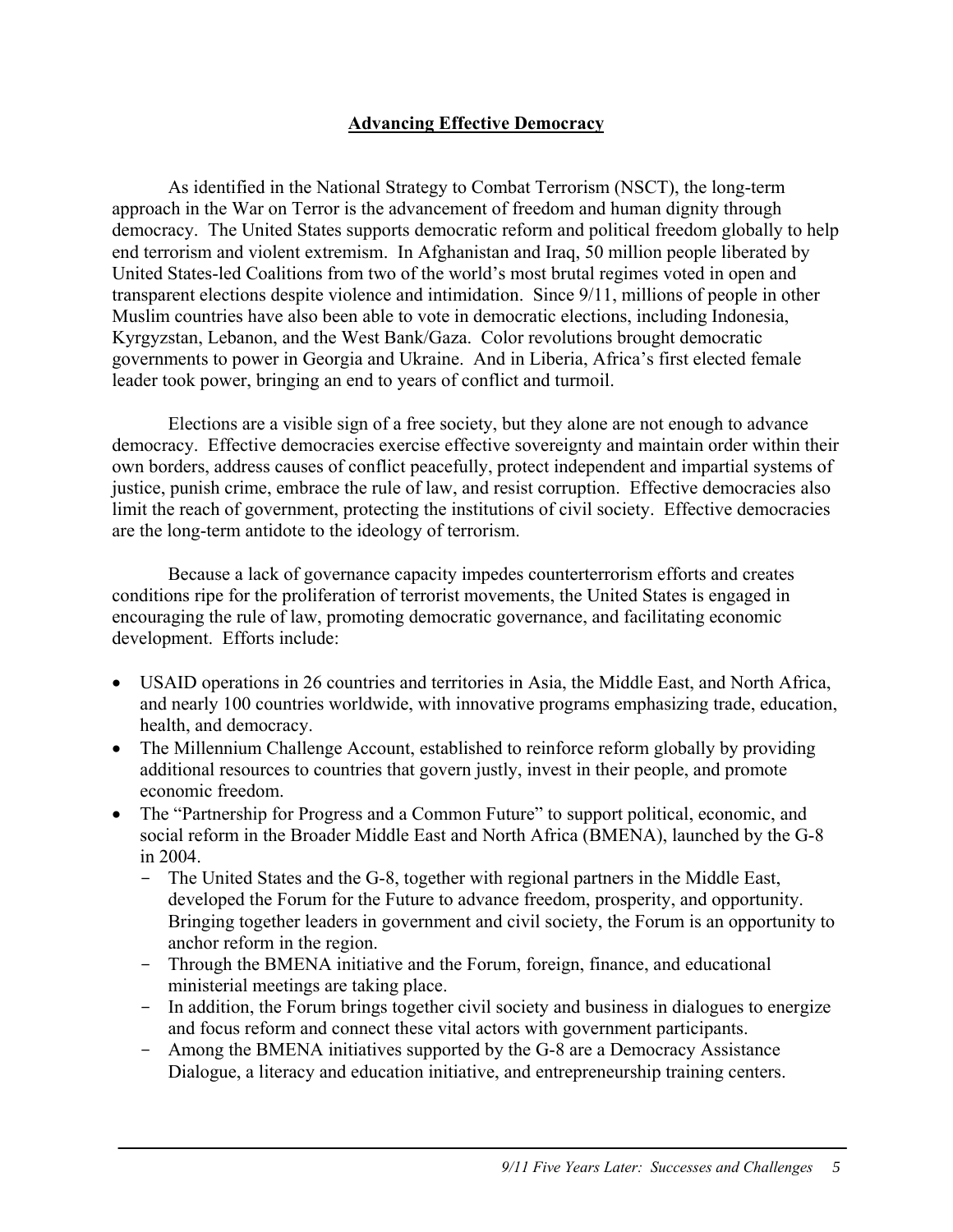Our bilateral and multilateral efforts to promote fundamental freedoms continue to bear fruit. Citing improvements in both political rights and civil liberties, Freedom House notes that "The Freedom in the World 2006 ratings for the Middle East represent the region's best performance in the history of the survey" and that this positive trajectory has been on the rise since  $9/11$ .

# *Afghanistan*

- The United States and its partners in Operation Enduring Freedom and the NATO-led International Security Assistance Force helped initiate democratic reform in Afghanistan, resulting in the successful Presidential elections in October and President Hamid Karzai's inauguration in December 2004, and the National Assembly Elections in September and the Assembly's inauguration in December 2005.
- U.S. assistance to Afghanistan totals more than \$12.5 billion since FY 2001.
- In addition to security, law enforcement, and counternarcotics support, the international community has built or refurbished 542 schools and distributed 49 million textbooks since FY 2002. United States assistance also concentrated on road construction, health clinics, and agricultural development.
- The United States is promoting educational reform and providing opportunities to girls and boys denied an education under the Taliban.

## *Iraq*

- In January 2005, Iraq held its first free and fair elections in more than 50 years. Iraq continued its political reforms by drafting and holding elections to approve a permanent constitution and electing a permanent constitution-based Iraqi Government in December 2005.
- We are supporting the joint Iraq/UN effort to develop an International Compact to help Iraq transition to economic self-sufficiency through Iraqi commitments to benchmarked economic reforms and donor commitments to sustained assistance over the medium term.
- The United States is providing over \$20 billion in development and reconstruction assistance to lay a strong foundation for Iraq's economic and democratic success.
- We have invested significantly in democracy-building activities, including the drafting of an Iraqi constitution, building civil society, strengthening independent media, advancing civic education and public dialogue, promoting rule of law and respect for human rights, and enabling the electoral process.
- The United States Government also is targeting assistance to particularly vulnerable populations such as women, ethnic and religious minorities, and youth.
- The United States remains firmly committed to supporting the Iraqi government, and our forces, with our Coalition allies, continue to train, assist, and fight alongside the Iraqi Security Forces.
- Iraq faces significant challenges in the coming months and years. Foreign terrorists and local radical extremists have waged a bloody campaign of terror in an effort to undermine Iraq's democratic accomplishments and create a safehaven to train and launch new terrorist attacks. Their actions have made Iraq a central front in the War on Terror and our success there will deliver an important blow to the enemy in the most important battle of the  $21<sup>st</sup>$  Century.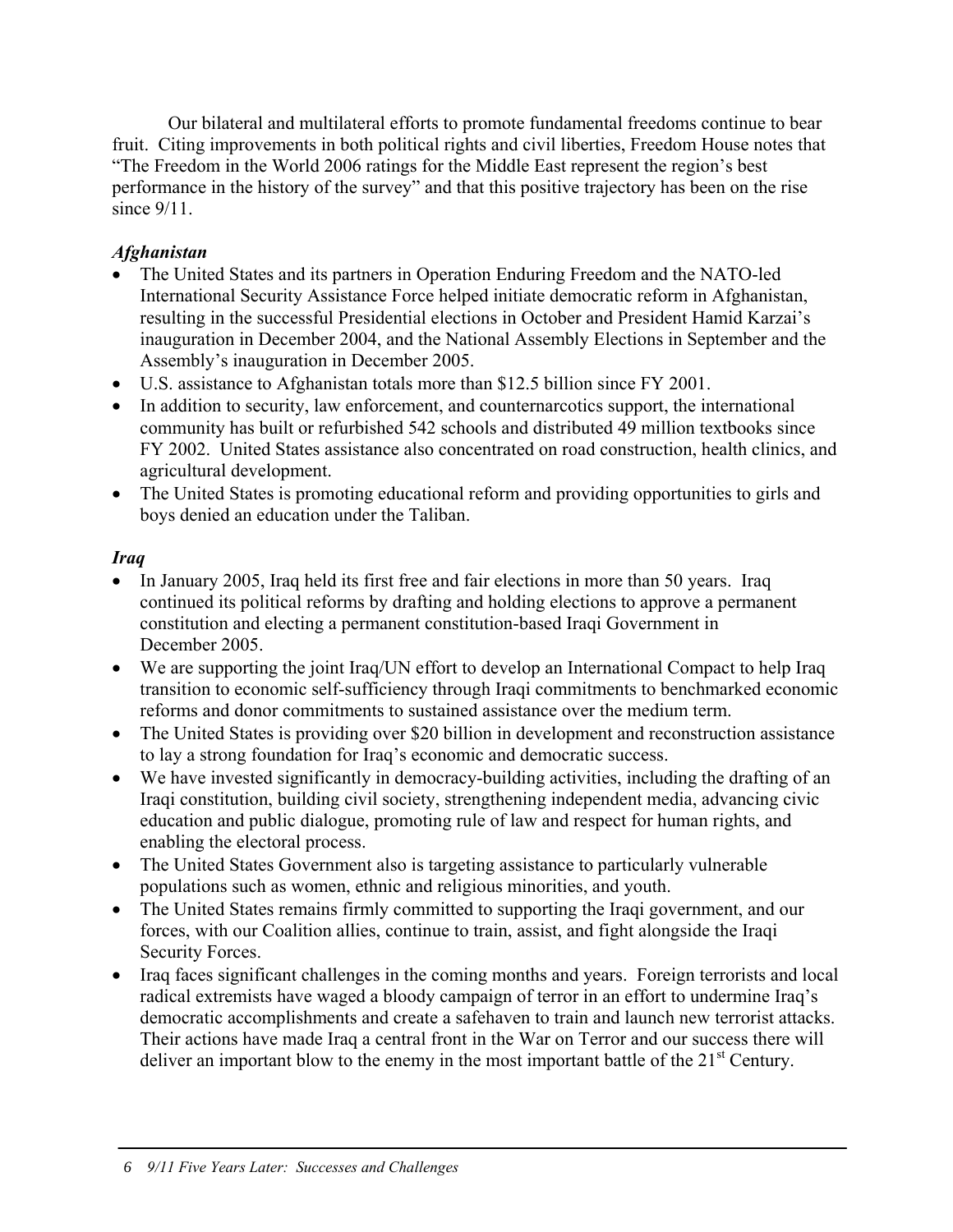## **Prevent Attacks by Terrorists**

 As we help societies build their own democracies in the long term, in the immediate and near term we are focused on preventing attacks by terrorists. With our Coalition partners, we have endeavored to disrupt and defeat terrorists and their organizations, networks, associates, and sources of support. Using all instruments of national power and influence, we have made steady progress to isolate and capture key leaders of al-Qaida and affiliated terrorist groups, financiers, and facilitators and deny safehaven and sponsorship to terrorists. We have a multilayered border security system that begins beyond our borders and ensures broad sharing of information so relevant agencies can work together to exclude known or suspected terrorists. We have also taken bold and imaginative steps, such as the Proliferation Security Initiative, the Global Threat Reduction Initiative, and the Global Initiative to Combat Nuclear Terrorism, to leverage our collective efforts internationally to prevent terrorists from acquiring WMD. Through these endeavors, we continue to reduce the capability of al-Qaida and like-minded terrorist groups to strike the United States and our allies.

#### *Disrupting Terrorism Internationally*

- In August 2006, British police arrested 24 people in London suspected in a plot to blow up as many as 10 planes bound for the United States, while Pakistani authorities made related arrests.
- In June 2006, 17 suspects were arrested by Canadian authorities on suspicion of planning attacks on major targets in downtown Toronto using three tons of ammonium nitrate.
- In June 2006, U.S. and Iraqi forces killed al-Qaida's operational chief in Iraq, Abu Musab al-Zarqawi, and killed or captured several of his top lieutenants, including his Baghdad chief of operations and his top bomb-maker.
- In March 2006, the Jordanian General Intelligence Department disrupted planning by terrorists belonging to an al-Qaida cell to attack key civilian installations, including Jordan's Queen Alia International Airport.
- In December 2005, al-Qaida's chief of external operations, Hamza Rabi'a, was killed, dealing another blow to al-Qaida's leadership ranks.
- In November 2005, Jemaah Islamiya bombing mastermind Dr. Azahari was killed during a raid by Indonesian police.
- In May 2005, Pakistan apprehended the number three al-Qaida leader, Abu Faraj al Libi.
- In January 2005, Germany arrested two suspected terrorists planning attacks against U.S. and Coalition forces in Iraq.
- In 2005, Lu'ay al-Saqa, al-Qaida member and one of Zarqawi's chief lieutenants, was arrested in Turkey planning to attack cruise ships.
- In 2004, British law enforcement arrested an al-Qaida operative who provided detailed reports on American targets to senior al-Qaida leaders and was suspected of planning attacks against innocent civilians in London.
- Kuwaiti, Indonesian, Philippine, Algerian, and Chadian security forces, among others, many of which were trained by United States Government assistance programs, have countered terrorist threats within their borders through disruptions, captures, arrests, and prosecutions.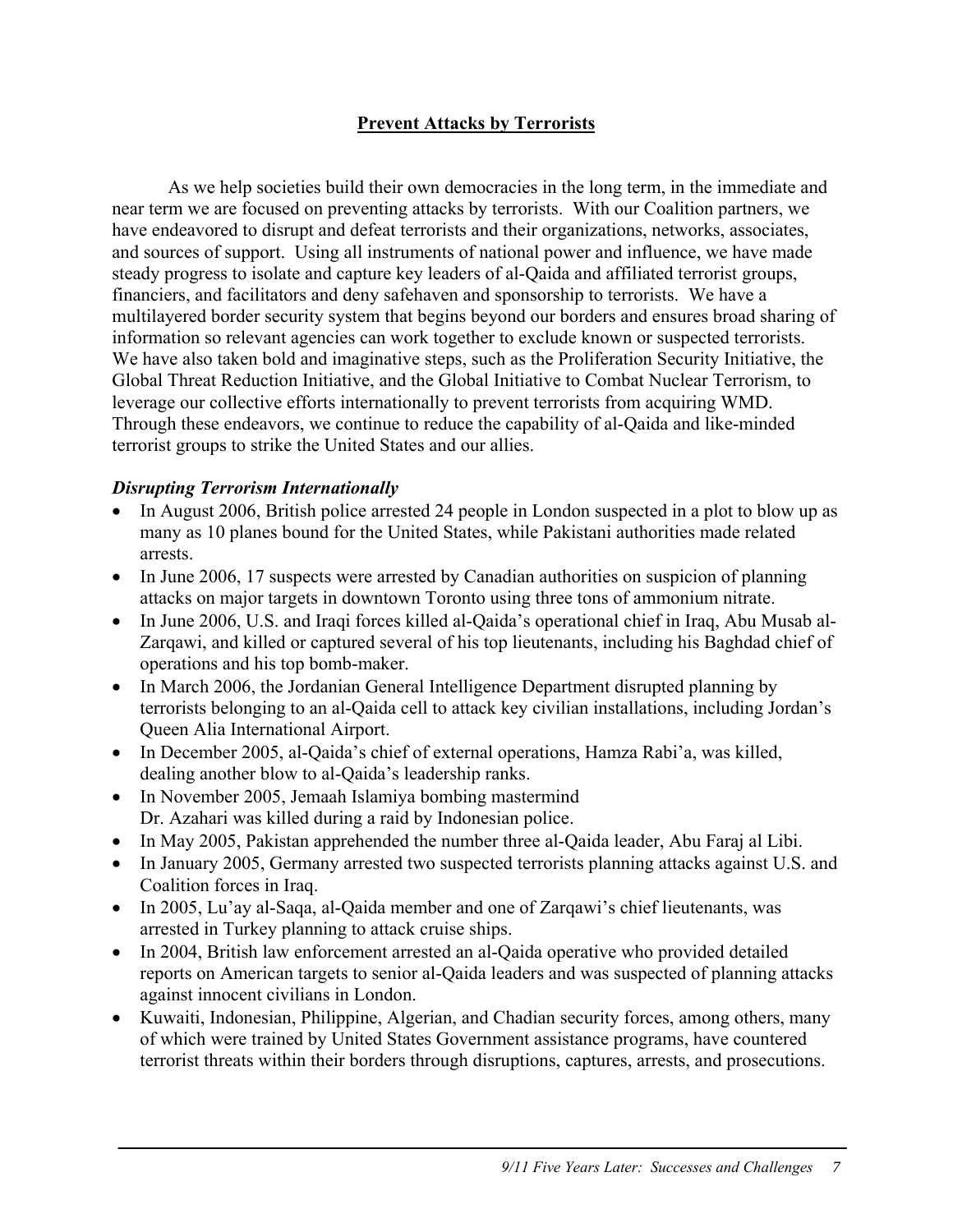- The Saudi security services have pursued, captured, or killed terrorists at a dramatic rate. Saudi Arabia has detained more than 600 operatives, fundraisers, and radical clerics in its fight against terrorism, and killed more than 100 terrorists.
- We are increasing the size of our Special Operations Forces to support foreign internal defense, counterterrorist operations, and unconventional warfare. The overall budget for our Special Operations Forces has increased by 107 percent to support the War on Terror.

## *Disrupting Terrorism Domestically*

- Since 9/11, significant convictions include Zacarias Moussaoui, for his role in helping al-Qaida carry out the 9/11 attacks, and the "shoe bomber" Richard Reid, who was sentenced to life imprisonment for attempting to destroy American Airlines Flight 63. Other convictions include:
	- Hemant Lakhani, convicted in New Jersey and sentenced to 47 years in prison for attempting to sell an antiaircraft missile to a man he believed represented a terrorist group intent on shooting down a U.S. commercial airliner;
	- Iyman Faris, convicted in Virginia of providing material support to al-Qaida by surveying possible targets to attack in the United States, such as the Brooklyn Bridge, and reporting this information to al-Qaida;
	- Lynne Stewart, Mohammed Yousry, and Ahmed Abdel Sattar, convicted in New York on charges in connection with passing messages to the Islamic Group, a terrorist organization, from Sheik Abdel Rahman, the Group's imprisoned leader;
	- Sheik Mohammed Ali Hasan al Moayad and Mohammed Moshen Yahya Zayed, convicted in Brooklyn of conspiracy to provide material support to al-Qaida and HAMAS;
	- Mohammed Junaid Babar, convicted in New York of providing material support to al-Qaida;
	- Five brothers, Ihsan, Hazim, Ghassan, Bayan and Basman Elashi, convicted in Dallas of conspiring to export proscribed computer equipment to state sponsors of terrorism;
	- Ahmad Omar Abu Ali, convicted in Washington, D.C., for providing material support to terrorist organizations in connection with the May 2005 bombings in Saudi Arabia;
	- Uzair Paracha, in New York, convicted of identity document fraud and violating regulations issued under the International Emergency Economic Powers Act by acting as a conduit for material support to al-Qaida;
	- Six U.S. citizens in Buffalo pled guilty to providing material support to al-Qaida and admitted to training in al-Qaida-run camps in Afghanistan; and
	- Six defendants in Portland, Oregon, pled guilty to charges relating to their attempt to travel to Afghanistan to fight with the Taliban and al-Qaida against U.S. and allied troops.

## *Disrupting Financial Support*

- Several key financiers and facilitators have been isolated and captured.
- Over 400 individuals and entities have been designated under the President's Executive Order 13224 by the Secretaries of State and Treasury, effectively blocking their assets and isolating them from the U.S. financial system.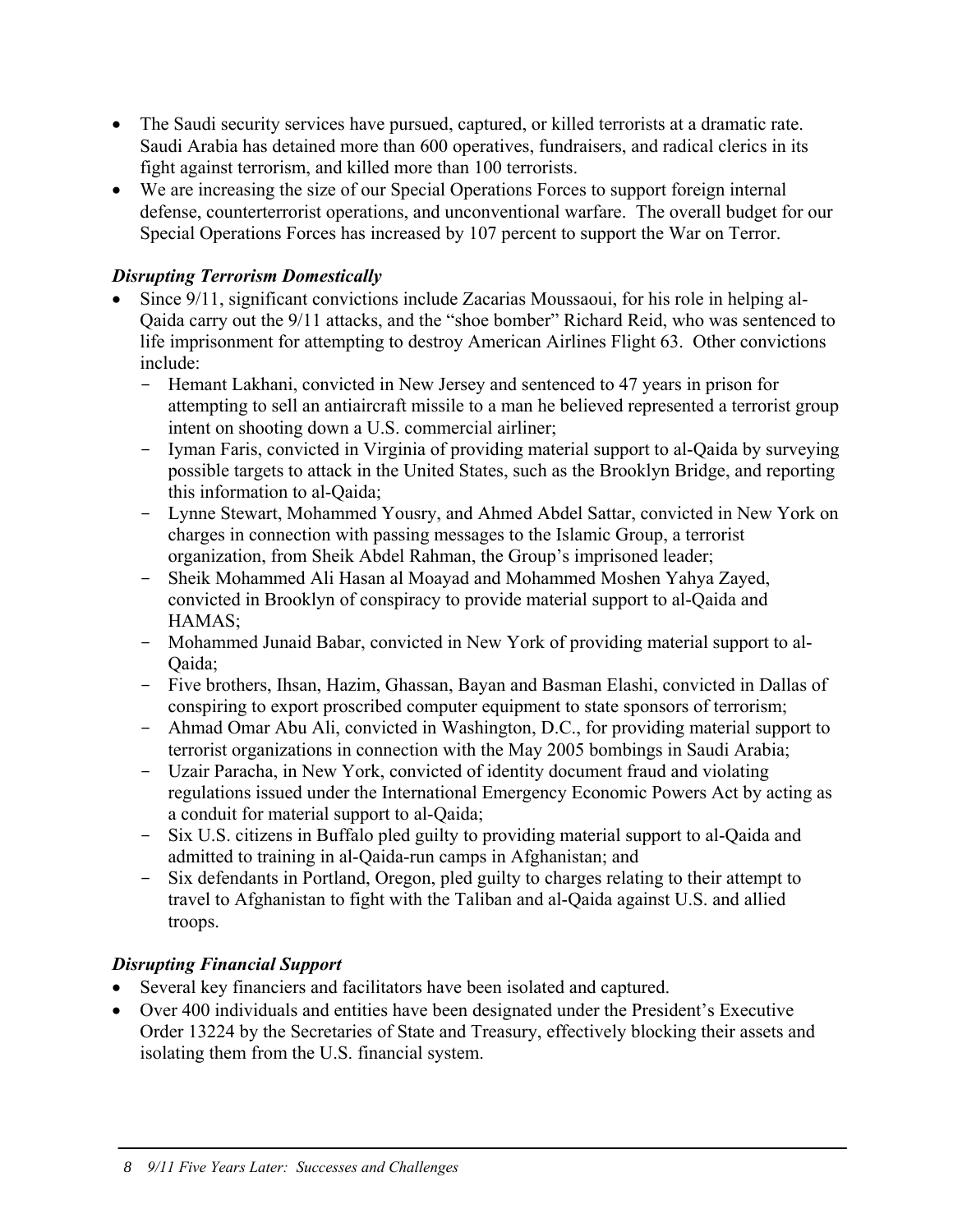- The Secretary of State also has designated 42 groups as Foreign Terrorist Organizations, making it illegal to provide them material support, blocking travel of their members to the United States, and freezing their assets in U.S. financial institutions.
- The United States, through the Office of Hostage Affairs in Embassy Baghdad, is addressing the scourge of kidnapping in Iraq, a key source of terrorist financing. Through interagency and international efforts, hostages have been freed and/or rescued.
- The United States continues to build partner nation capacity to further disrupt threat finance networks in international monetary systems.

# *Securing Borders and Transportation*

- Since the President took office, border security funding has increased more than 66 percent. In particular, the U.S. is in the process of equipping the Border Patrol with better technology, building new infrastructure, and has expanded the number of agents from about 9,000 to 12,000. By the end of 2008, the President will have doubled the size of the Border Patrol since he took office to over 18,000 agents.
- In 2005, the President approved the National Strategy for Maritime Security and eight supporting plans to emphasize the security of the maritime domain as a global issue and build on current efforts and existing strategies, tools, and resources.
- The Department of Homeland Security established the Container Security Initiative (CSI). Under CSI, DHS has entered into agreements with foreign governments and businesses to allow for the pre-screening of cargo containers bound for the U.S. Today, 78 percent of the containers that enter U.S. seaports are screened under CSI, which is in place in 26 countries, covering 44 major international seaports.
- The United States has accelerated the use of new technologies and is installing radiation detectors and other state-of-the-art scanning equipment in U.S. ports. By the end of 2006, 80 percent of all containers entering our seaports will be scanned by high-tech radiation detectors, and by the end of next year virtually all (98 percent) seaport containers will be screened.
- In 2003, the Department of Energy established the Megaports Initiative to provide partner countries the capability to scan cargo containers transiting their ports for evidence of illicit trafficking in nuclear and other radiological materials. The Megaports program is operational in six major international ports, and implementation is under way in an additional fourteen ports.
- The Department of Energy has greatly expanded the Second Line of Defense program, which deploys radiation detection equipment at border crossings, airports and feeder ports. Implementation of the program is under way in Russia and a number of countries in Central and Eastern Europe and Eurasia.
- In March 2006, the United States released the National Strategy to Combat Terrorist Travel, which identifies key areas for enhancing domestic and international capacity, including securing documents, advance screening efforts, and expanding information sharing.
- The United States also established the United States Visitor and Immigrant Status Indicator Technology (US-VISIT), an integrated, automated entry-exit system that records arrival and departure, verifies identities, and authenticates foreigners' travel documents by comparing biometric identifiers. US-VISIT is currently deployed at 115 airports, 14 seaports, and 154 land ports of entry, and is executing a pilot program to capture departures.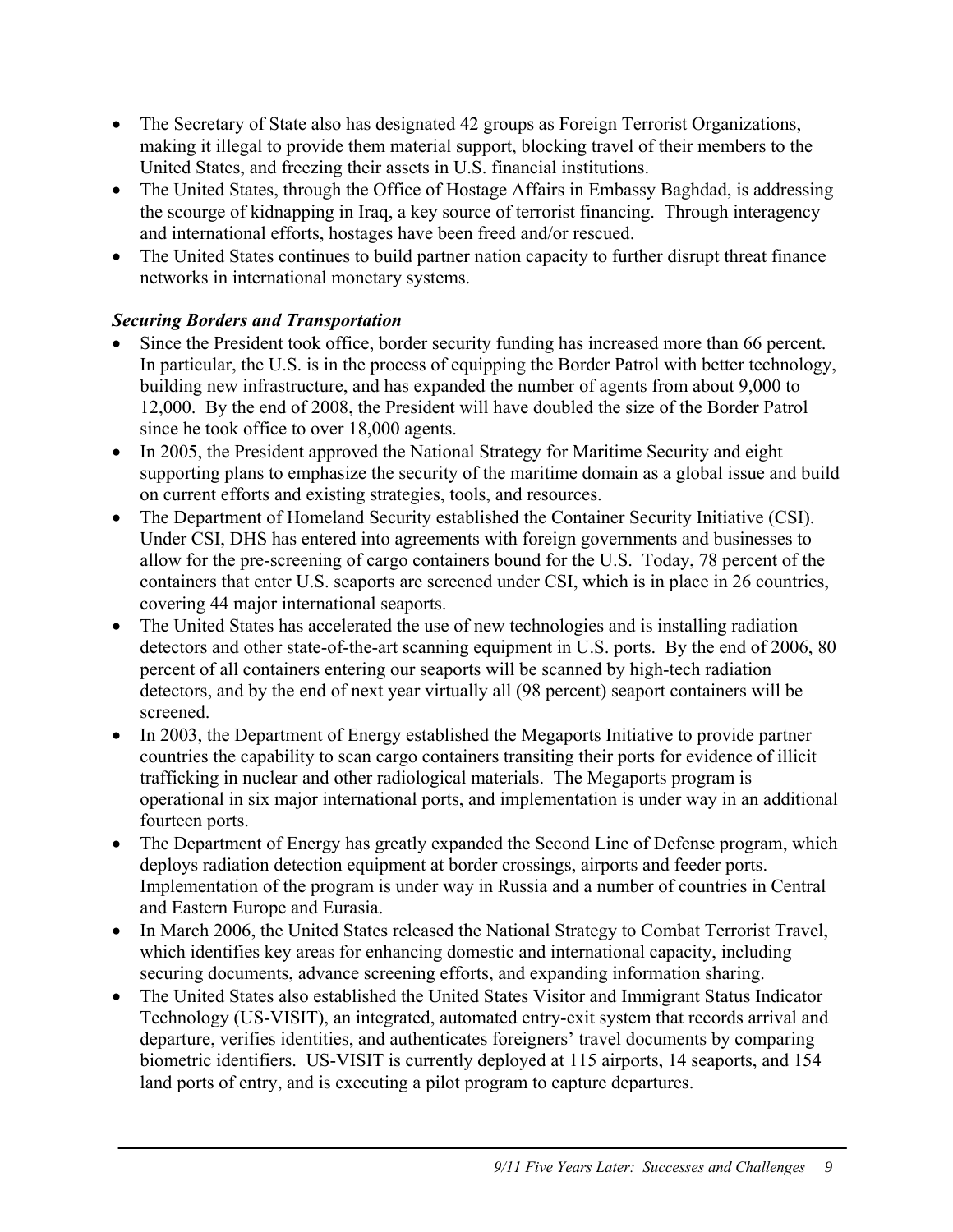- All applications for U.S. visas are checked against extensive databases with terrorism-related information and all international air and sea passengers are vetted against our consolidated terrorist watchlist.
- As of October 2005, all Visa Waiver Program countries are required to have biometric passports.
- The Transportation Security Administration (TSA) screens 100 percent of commercial air passengers and bags.
- TSA is directing Registered Traveler program providers to collect ten fingerprint images from each applicant and to store biometric data for identity confirmations using smart card technology that conforms to current Federal Technical Implementation Guidance.
- The United States Government also is unveiling new comprehensive screening and credentialing initiatives, such as the Real ID Act and Western Hemisphere Travel Initiative, improving access to lost and stolen travel document information, and the e-passport to strengthen our ability to identify those crossing our borders.
- In March 2005, the U.S., Mexico, and Canada launched the Security and Prosperity Partnership of North America (SPP). Through this initiative, we are making measurable progress on a number of security issues affecting our three countries and have strengthened relationships in the areas of preparedness, law enforcement, and the screening of travelers and cargo.

## *Critical Infrastructure Protection*

- DHS has released the National Infrastructure Protection Plan, which provides a comprehensive risk management framework that clearly defines critical infrastructure protection roles and responsibilities for all levels of government, private industry, nongovernmental agencies, and tribal partners.
- DHS has implemented the Buffer Zone Protection Program, which provides grant funding to protect and secure areas surrounding critical infrastructure and key resource sites such as chemical facilities, dams, and nuclear plants across the country. DHS worked in conjunction with local law enforcement authorities throughout the Nation to submit more than 1400 plans on grant allocations for enhanced security around critical infrastructure.
- DHS has established the Homeland Infrastructure Threat and Risk Assessment Center (HITRAC), where intelligence analysts and infrastructure specialists work to identify the threat to critical infrastructures, vulnerabilities and interdependencies, and the overall risk inherent in any potential attack against critical infrastructure. The HITRAC works closely with critical infrastructure owners and operators to ensure that the most complete, actionable, accurate information regarding private sector assets is disseminated expeditiously to key stakeholders. The HITRAC also provides recommended protective measures.
- The United States also has established the National Cyber Response Coordination Group (NCRCG) as the Federal Government's principal interagency mechanism to coordinate efforts to respond to and recover from cyber incidents of national significance.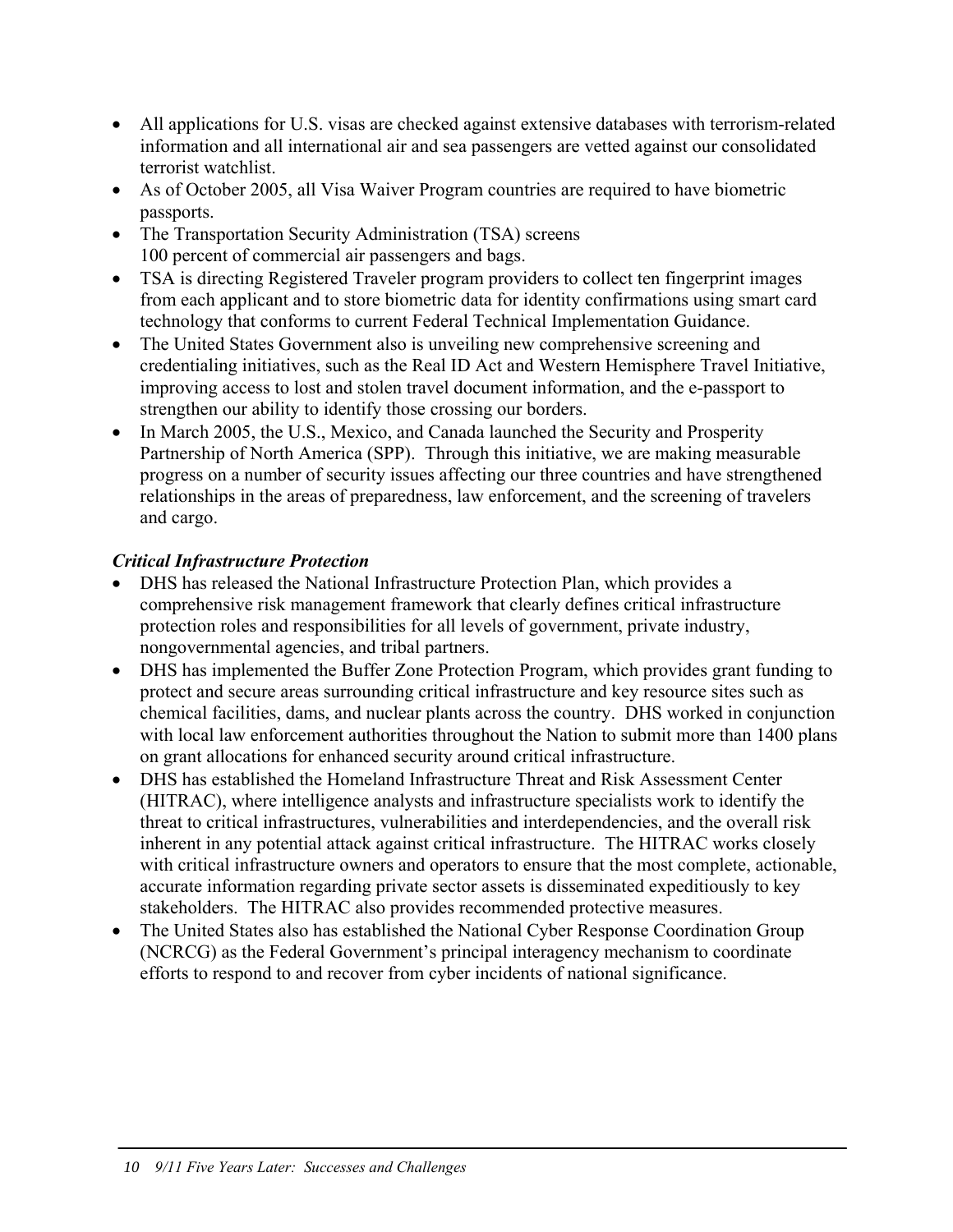## **Prevent Proliferation of Weapons of Mass Destruction**

 Weapons of mass destruction in the hands of terrorists are among the greatest threats to national security. The United States has worked with its bilateral partners and through international fora to secure WMD and prevent proliferation. The Administration has expanded international efforts to deny terrorists access to advanced conventional weaponry and to weapons of mass destruction, their delivery systems, and related materials. We will continue to promote implementation of international obligations, aggressively target proliferators (including through financial sanctions), and enhance the capacity of the international community to deny terrorists access to WMD.

#### *Domestic Initiatives*

- The National Guard is fielding 55 WMD Civil Support Teams spread across each state, territory, and the District of Columbia to provide critical communications links and consequence management support to local, state and federal agencies.
- In December 2005, the National Counterproliferation Center (NCPC) was established to manage and coordinate the analysis and collection of information on nuclear, biological, and chemical weapons across the Intelligence Community.
- The Domestic Nuclear Detection Office (DNDO), established in the Department of Homeland Security, is responsible for developing a global nuclear detection architecture, acquiring the systems to implement the domestic components of the strategy, and supporting the deployment of the domestic nuclear detection system.
- In 2004, Project Shield was established to work with U.S. private sector companies that manufacture, sell, or export strategic technology and munitions to prevent terrorists, criminals, and foreign adversaries from obtaining these items.

## *International Initiatives*

- In July 2006, President Bush and Russian President Putin launched the Global Initiative to Combat Nuclear Terrorism to bring together like-minded nations to work to prevent, protect against, and respond to the threat of nuclear terrorism. Through the Global Initiative, partner nations, including the G-8, will forge political commitments to strengthen our collective capabilities in the fight against terrorism.
- In July 2005, the Convention on the Physical Protection of Nuclear Material (CPPNM) was amended to expand its scope to cover not only physical protection during the international transport of nuclear materials for peaceful use but also the physical protection of such materials while in use at facilities and during storage. The amendments also strengthen the CPPNM to address post-9/11 nuclear terrorism by criminalizing acts of sabotage against civilian nuclear facilities.
- In June 2005, the President signed Executive Order 13382, authorizing the Government to designate and block the property of WMD proliferators and persons providing support or services to such proliferators. The Annex to the Executive Order identifies eight organizations in North Korea, Iran, and Syria responsible for WMD and missile programs.
- In February 2005, the United States and Russia established the Bratislava Nuclear Security Cooperation Initiative to accelerate and complete nuclear security upgrades in Russia by the end of 2008, complete all eligible Russia-origin HEU fresh fuel repatriation to Russia from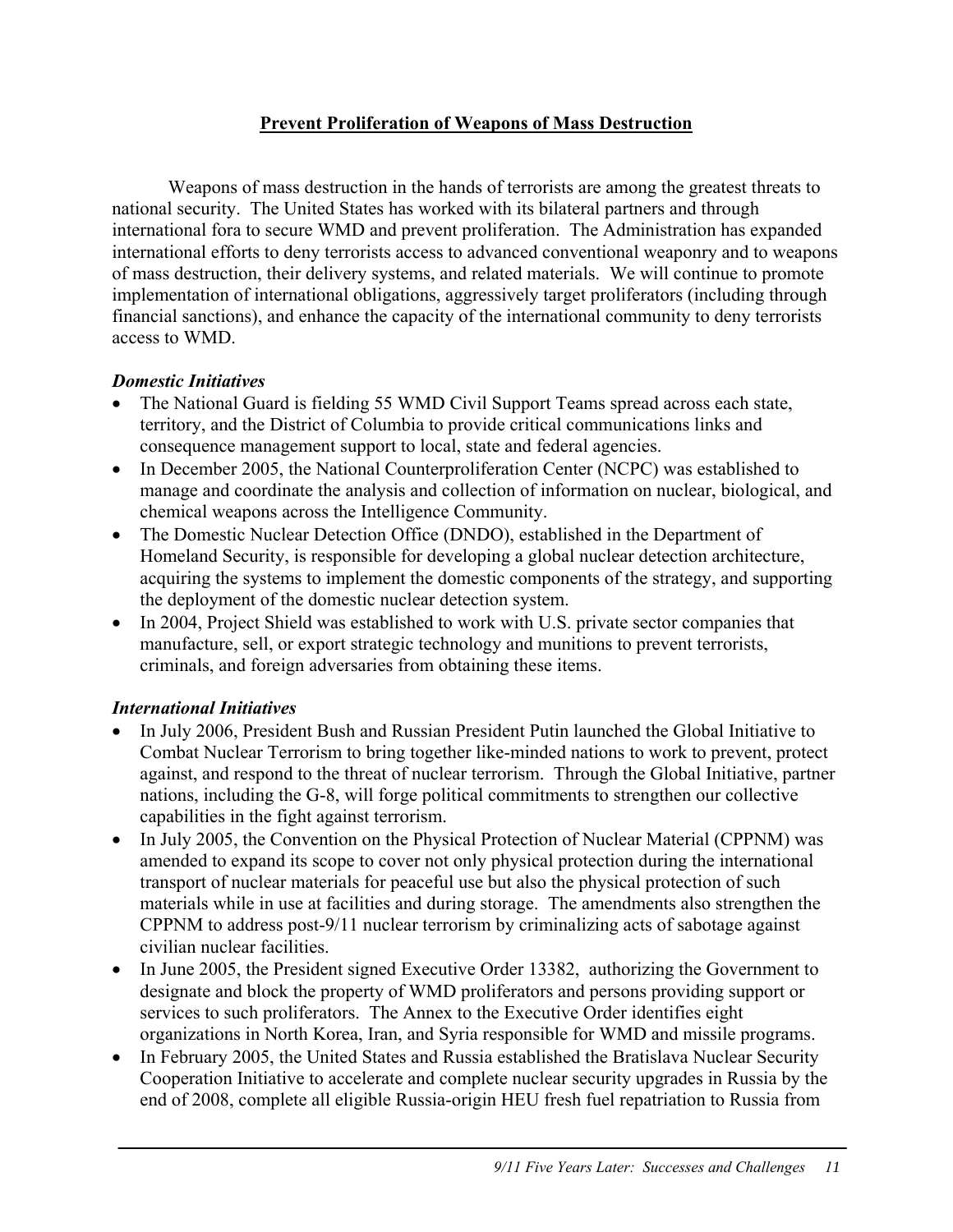third countries by the end of 2006, and complete by the end of 2010 all Russia-origin HEU spent fuel shipments back to Russia.

- In 2005, the United States facilitated the establishment the IAEA Committee on Safeguards and Verification to explore ways to strengthen the ability of the IAEA to monitor and enforce compliance with the nuclear nonproliferation treaty.
- In 2004, at the Sea Island Summit, the G-8 agreed to implement specific radioactive source export controls. Subsequently, the IAEA Board of Governors and General Conference endorsed these export controls, an important step in denying access to materials that might be used to create a radiological "dirty bomb." The United States Government continues to work with partner nations to establish a robust export control system within each nation to prevent unintended technology/material transfer.
- In May 2004, the United States launched the Global Threat Reduction Initiative (GTRI) to further accelerate efforts to identify, secure, remove, and facilitate the disposition of vulnerable high-risk nuclear and other radiological materials around the world. Since its inception, GTRI has removed more than 9 nuclear bombs worth of material and secured more than 400 radiological sites around the world containing over 6 million curies, enough for about 6,000 dirty bombs.
- In April 2004, U.N. Security Council Resolution (UNSCR) 1540 was adopted. It requires states to enact and enforce national legal and regulatory measures to prevent proliferation, particularly to non-state actors, of WMD, their delivery systems, and related materials, including controls on activities that would contribute to proliferation, such as financing.
- In 2003, the Department of Defense, under its Cooperative Threat Reduction Program, launched the WMD Proliferation Prevention Initiative to assist selected states of the former Soviet Union to build capabilities to prevent illegal shipments of WMD and related materials across their borders.
- In May 2003, the Administration launched the Proliferation Security Initiative (PSI) to promote international cooperation to interdict WMD-related shipments at sea, in the air, or on land that are flowing to or from state or non-state actors of proliferation concern. More than 70 countries participate in PSI activities. PSI partners are also working to expand their activities, including enhanced military, intelligence, and law enforcement actions to shut down proliferation networks.
- At the 2002 Summit in Kananaskis, the G-8 launched the Global Partnership Against the Spread of WMD to increase resources for cooperative nonproliferation, disarmament, counterproliferation, and nuclear safety projects in Russia and other former Soviet countries. The G-7 (Canada, France, Germany, Italy, Japan, the United States, and the United Kingdom) and other Partnership donors have pledged \$17 billion toward the \$20 billion target, and significant progress is being made on implementing projects in Russia.

# *Promoting Biosecurity and Biodefense*

- The United States has invested over \$8.5 billion in the public health and medical system since 2001 to ensure early warning and rapid response to a biological attack or any event that threatens the health and safety of Americans.
- The United States is implementing the National Strategy for Pandemic Influenza, supported by a budget request of over \$7 billion. The Pandemic Implementation Plan lays out over 300 actions for Federal Departments and Agencies, many of which are directly related to our preparedness and response capacity for an influenza pandemic.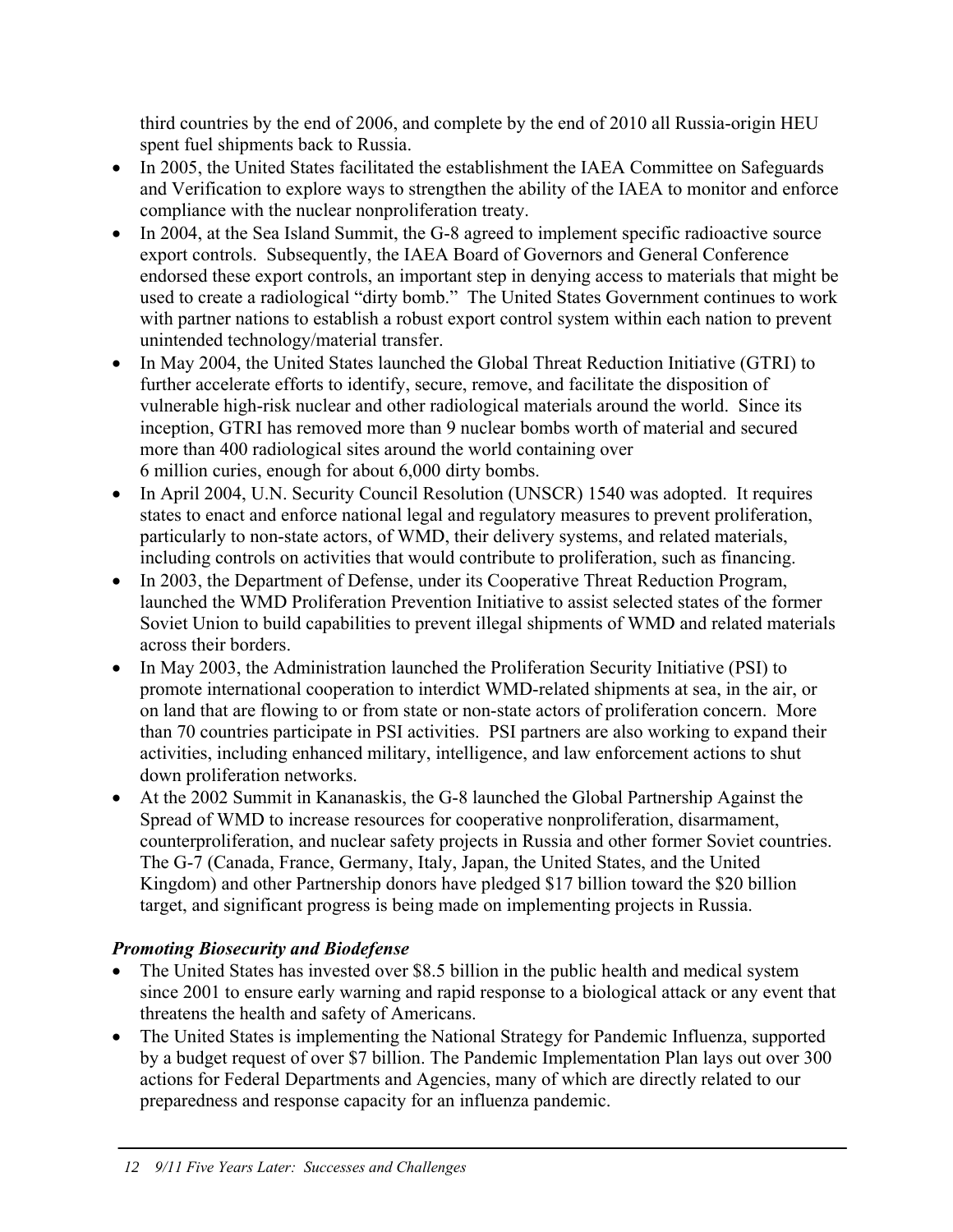- The United States has deployed BioWatch, an urban air monitoring system that continually collects air samples in over 30 major metropolitan areas and provides warning of the aerosol release of a biological agent before the development of illness in a population.
- Project BioShield provides \$5.6 billion to support development and procurement of "nextgeneration" medical countermeasures, expedite National Institute of Health (NIH) research and development on medical countermeasures based, and to give the FDA the ability to make promising treatments quickly available in emergency situations.
- The United States has procured and stockpiled enough smallpox vaccine for the entire American population, and enough antibiotics to protect to over 40 million persons after exposure to anthrax.
- The National Science Advisory Board for Biosecurity has been established to advise the Secretary of Health and Human Services and the head of any agency that conducts, funds or supports life science research on the most appropriate manner to perform and communicate the findings of "dual use" research that could be used to develop bioterror agents.
- The National Biosurveillance Initiative is an interagency effort designed to combine traditional and non-traditional health data surveillance with threat indicators and warnings to enable the early detection, situational awareness, and appropriate response to biological outbreaks affecting humans, animals, and plants. As part of this program, the "BioSense" system at the Centers of Disease Control and Prevention (CDC) is supporting the development of "real-time" biosurveillance systems across the Nation.
- The National Biosurveillance Integration System (NBIS), established under the National Biosurveillance Initiative, combines biological monitoring data, surveillance information, and threat indications and warnings to enable early detection and situation awareness of biological outbreaks and abnormal events.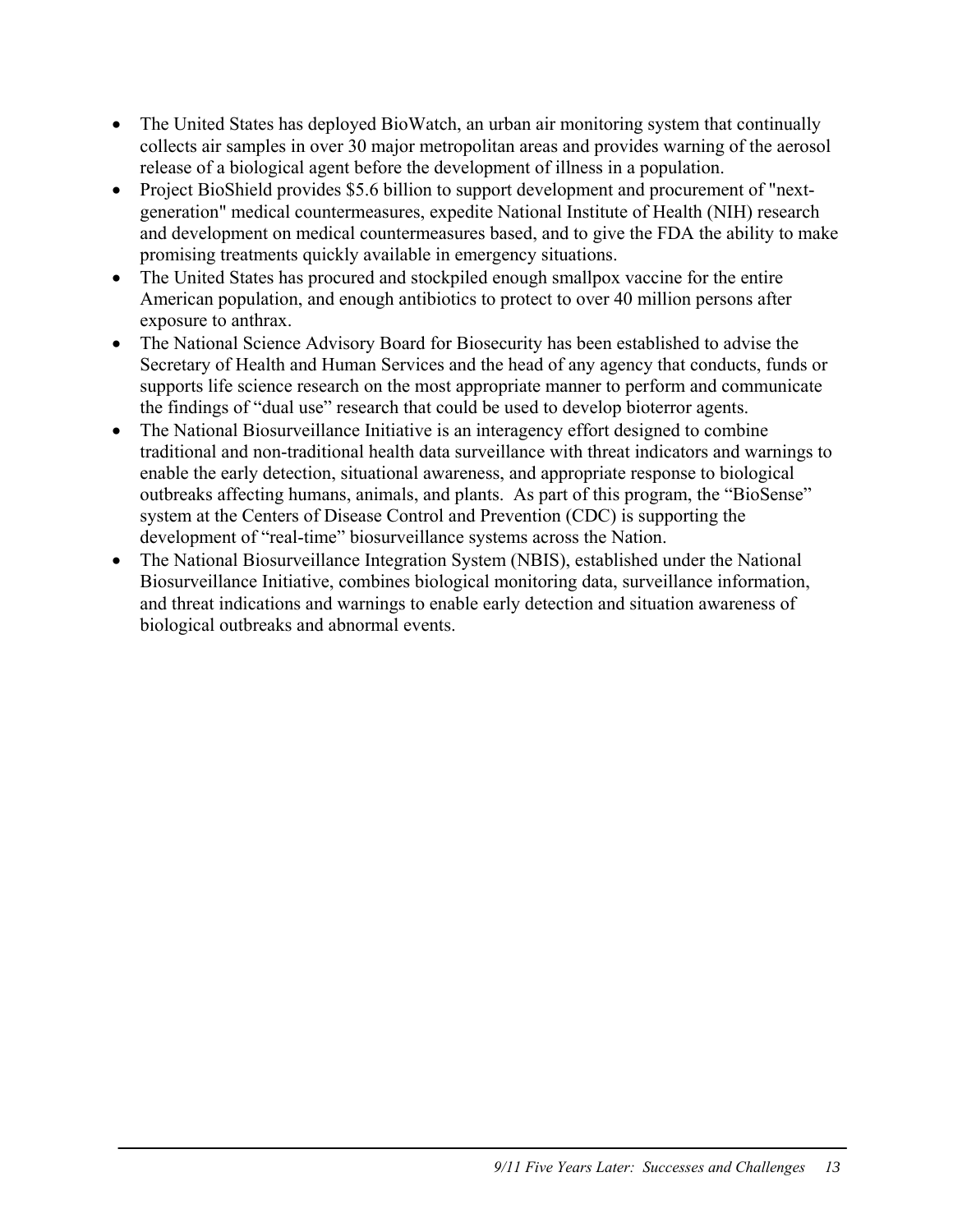#### **Deny Sanctuary/Support From Rogue States**

 Our expanding international Coalition is seeking to build a global environment inhospitable to terrorism. In countries spanning the Middle East, Europe, and Southeast Asia, terrorists are being captured and their networks dismantled. At the United Nations, the G-8, the Organization for Security and Cooperation in Europe (OSCE), the Organization of American States (OAS), and other international fora, we have promoted the adoption and implementation of resolutions condemning terrorism, advanced efforts to prevent and suppress terrorism and terror financing, and increased training and other assistance to build partner states' capacity to combat terrorism and deny terrorists safehaven. There is a growing call around the world to reject the violent extremism that seeks to justify the use of terrorism as an ideological or political tool.

 In addition to attacking al-Qaida and its affiliates, the United States has advanced efforts in the international community to deny safehaven and material support to terrorists. The United States will continue to insist that all state sponsors end support and sanctuary to terrorists. We will continue to implement sanctions against, and promote international isolation of, state sponsors until changes are made. At the same time, we will continue to work with allies in the War on Terror to strengthen their ability to destroy safehavens in remote and undergoverned territories.

#### *Efforts Internationally*

- In Afghanistan and Iraq, we are working to build the governments' capacities to take control of captured terrorists and insurgents.
- In Afghanistan, National Army has improved its capability, with 26,600 trained and equipped personnel in its ranks, and the Ministry of Interior Police force now possesses 57,800 trained personnel.
- The United States has helped create the Yemeni Coast Guard, bolstered Yemen's counterterrorism forces, executed development programs in remote and underdeveloped areas of the country, worked to reduce the illicit flow of small arms and light weapons, and strengthened Yemeni border security and export control measures.
- Intensive diplomatic efforts resulted in substantial policy changes in Libya and improved counterterrorism cooperation. Libya was removed from the Not Fully Cooperating and State Sponsors of Terrorism lists. The U.S. Interest Section in Tripoli was upgraded to an Embassy. Libya is party to all

12 international conventions and protocols relating to terrorism. Libya also is working with the United States and the international community to eliminate its programs to develop weapons of mass destruction and Missile Technology Control Regime-class missiles.

- Sudan is taking renewed steps to deter terrorists from operating within its borders and has increased information sharing internationally and strengthened its legal instruments for fighting terrorism. Because of its progress in combating terrorist activity, Sudan was removed from this year's list of states not fully cooperating with U.S. anti-terrorism efforts.
- With U.S. assistance, the Afghan In the Horn of Africa and in the absence of a functioning central government in Somalia, we are cooperating closely with regional partners to interdict arms flows and monitor terrorist activities through the East Africa Counterterrorism Initiative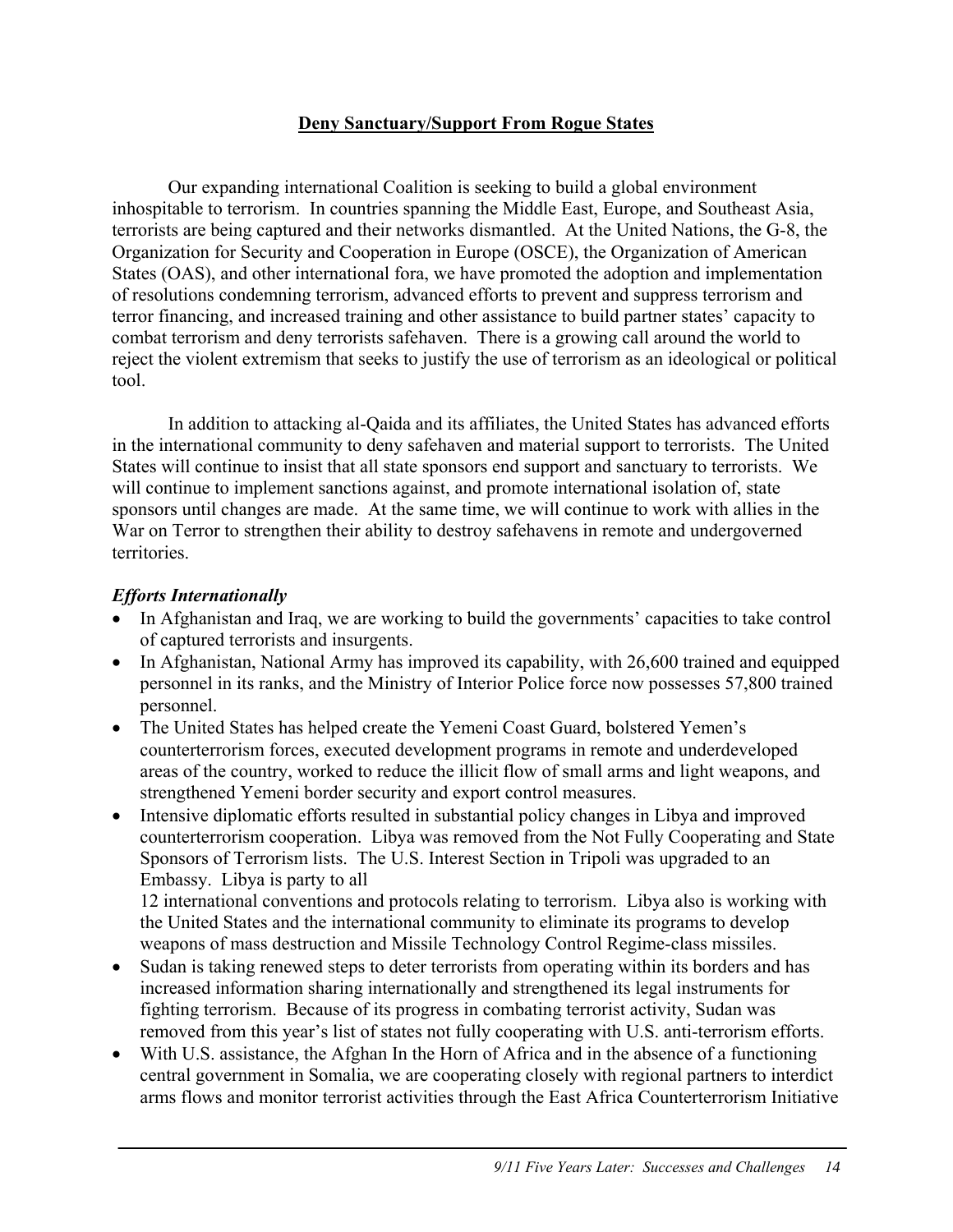(EACTI). EACTI provides assistance, including border security and police training, to Comoros, Djibouti, Eritrea, Ethiopia, Kenya, Madagascar, Tanzania, and Uganda.

- Through the Trans-Sahel Counterterrorism Initiative, the United States provides military support and other assistance to Chad, Mali, Niger, Mauritania, Algeria, Morocco, Nigeria, Senegal, and Tunisia. TSCTI enhances cooperation among the region's security forces and promotes democratic governance and economic growth.
- Bilaterally with Europe, we aid the Turkish struggle to shut down financing and other material support provided to the terrorist Kurdistan Workers Party (PKK).
- In Indonesia, the United States provides capacity-building training to the national police and law enforcement counterterrorism personnel to reinforce efforts to detect, disrupt, and dismantle terrorist networks. We also are working with the Indonesian Government to build its counterterrorism finance detection and enforcement capabilities.
- In the Philippines, we helped create Light Reaction Companies to fight terrorists in Mindanao, continually train the Philippine National Police and other law enforcement agencies, and have an ongoing interagency effort to fight terrorists on the island of Jolo.
- In Afghanistan and Colombia, the United States has expanded cooperation with its law enforcement and military counterparts on narcoterrorism, especially attacking the funding that the drug trade generates for insurgencies.
- In the Three Plus One Group on Tri-border Area Security, the United States participates with Brazil, Argentina, and Paraguay to strengthen their capacity to fight cross-border crime and thwart money laundering and terrorist fundraising activities.
- In FY 2005, the Department of State's Antiterrorism Assistance (ATA) Program provided training and technical assistance to participants from 78 countries. Seventy-five countries are scheduled to receive ATA training through the end of FY 2006.
- In 2005, through the Department of Defense's Regional Defense Counterterrorism Fellowship Program, security personnel from 93 countries participated in events to build counterterrorism capacity, strengthen the global counterterrorism network, and counter ideological support for terrorism.
- We are working on a regional basis to address existing and emerging terror safehavens. For example, our Embassies are partnered with Malaysia, Indonesia, and the Philippines as they deal with terrorist transit across the Celebes (Sulawesi) Sea; and we are supporting efforts among Mauritania, Algeria, Morocco, Niger, Chad, and Mali to counter a GSPC enemy recruiting and hiding in the desert which sits astride their national borders.
- To facilitate regional counterterrorism efforts, the State Department is implementing the Regional Strategic Initiative (RSI), a program designed to develop flexible regional networks in key terrorist theaters of operation to assess the threat and devise collaborative strategies, actionable initiatives, and policy recommendations.

# *U.N. Efforts*

- With UNSCR 1267, and its successor resolutions including UNSCR 1617, the U.N. has required Member States to impose travel restrictions and arms embargo against Osama bin Laden, the Taliban, al-Qaida, and those associated with them and to freeze their financial assets.
- The United States drafted and cosponsored U.N. Security Council Resolution 1373, which requires all States to deny safehaven and prevent the movement of terrorists across borders. The Resolution also mandates all States to prevent and suppress terrorist financing by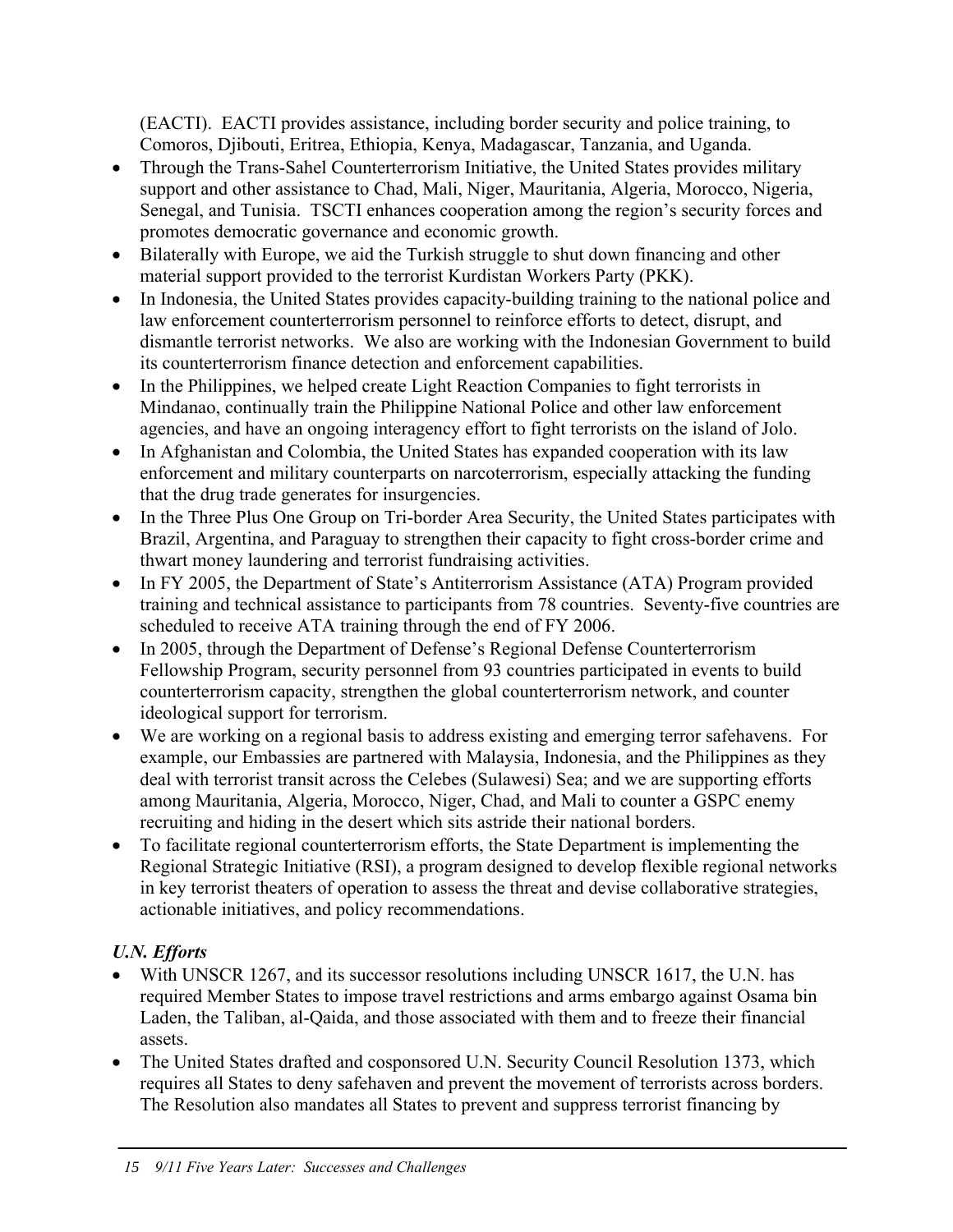requiring states to criminalize terrorist financing, planning, preparing, or perpetrating terrorist acts.

• U.N. Member States, not including the United States, have frozen over \$106 million in terrorist-related assets.

# *U.S. Efforts*

- We systematically develop and disseminate information products for foreign markets discrediting extremist propaganda; raising awareness of the costs of terrorism for individuals, families, and communities; and garnering broader understanding and support for U.S. policies and initiatives.
- The Secretary of State has designated 59 groups on the Terrorist Exclusion List, which provides the legal authority to exclude individuals associated with such groups from entering the United States or to seek the deportation of those already present.
- Over the long term, we will continue to work with allies and partners to advance effective democracy in order to prevent terrorist exploitation of ungoverned and weakly governed areas.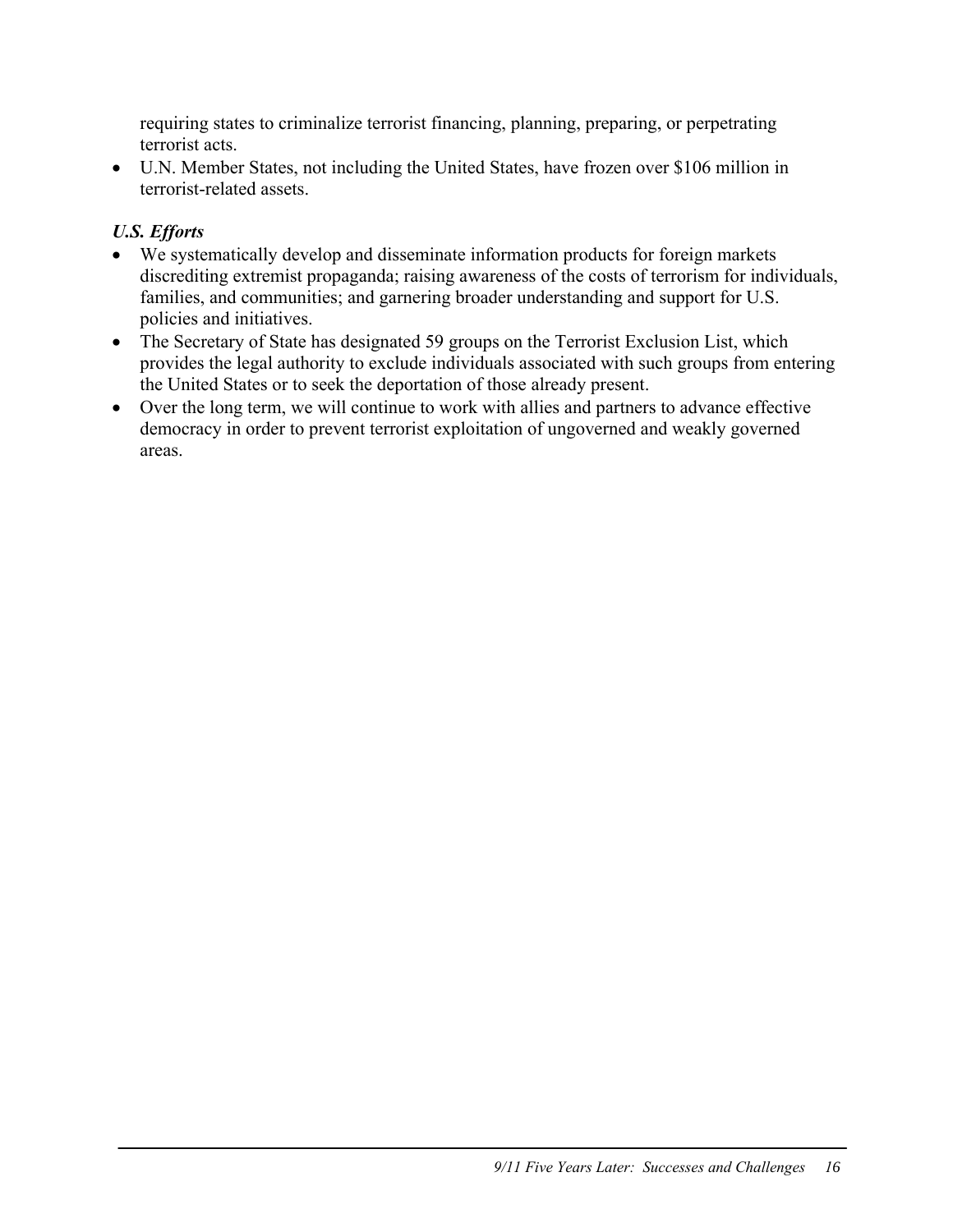## **Institutionalize the War on Terror**

 To enhance America's security, we transformed the way the Government does business. Beginning with the establishment of the Department of Homeland Security (DHS) in 2003, the Administration has strengthened the Government's ability to protect and defend the Homeland and the American people. We continue to defend our borders and protect our citizens by strengthening transportation security, enhancing border security, expanding port and maritime security, protecting critical infrastructures, improving intergovernmental communications, and ensuring preparedness to respond to a crisis.

#### *Domestic Institutional Reform*

- The DNI was created to serve as the President's chief intelligence advisor and, as head of the Intelligence Community, to ensure close coordination and integration of the Government's 16 intelligence components.
- The NCTC was formally launched in December 2004 to serve as a multi-agency center analyzing and integrating all intelligence pertaining to terrorism, including threats to U.S. interests at home and abroad.
	- The NCTC is also a shared knowledge bank for the counterterrorism community, making information available to the intelligence, law enforcement, homeland security, diplomatic, and military communities across the United States Government.
- NCTC's Directorate of Strategic Operational Planning (DSOP) is responsible for developing, implementing, and assessing the effectiveness of national plans that coordinate and apply all instruments of national power – diplomatic, intelligence, military, economic, financial, law enforcement and homeland security – toward the counterterrorism goals and objectives described in this report.
	- NCTC/DSOP ensures that the activities and capabilities of United States Government departments and agencies are integrated and synchronized in an orchestrated governmentwide counterterrorism campaign.
- In 2003, the Terrorist Screening Center (TSC) was established to consolidate terrorist watchlists and provide around-the-clock operational support for Federal and other government law enforcement personnel across the country and around the world.
- The growth and maturation of the 101 Joint Terrorism Task Forces (JTTFs) resident in major cities throughout the United States has substantially contributed to improved information sharing and operational collaboration. These JTTFs, which numbered only 35 on September 11, 2001, serve as centers of excellence in addressing both the collection of intelligence as well as the conduct of terrorism investigations.
- In coordination with the DNI, the Attorney General and the Director of the FBI have created the National Security Branch within the FBI, merging its Counterterrorism and Counterintelligence Divisions with its recently established Directorate of Intelligence (DI) and newly formed Weapons of Mass Destruction Directorate (WMDD).
- The FBI is responding to the Nation's call to transform itself into a preeminent domestic intelligence agency, creating the Directorate of Intelligence (DI) in 2003 and establishing a Field Intelligence Group (FIG) in every FBI field office. The DI works to ensure that intelligence is identified, collected, analyzed, and reported in order to identify or prevent a threat to the United States.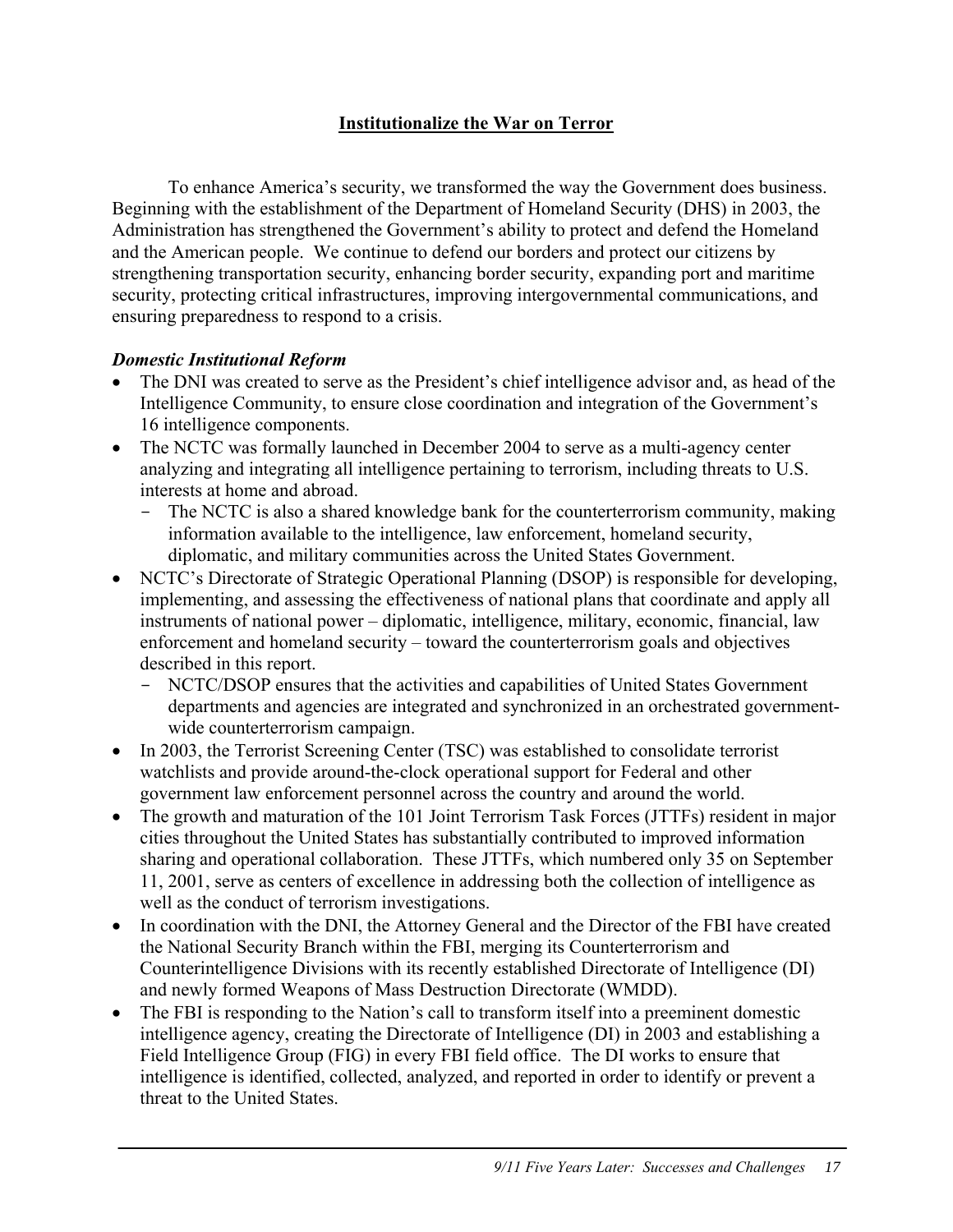- The Attorney General will also consolidate DOJ's three primary national security elements the Office of Intelligence Policy and Review and the Counterterrorism and Counterespionage Sections of the Criminal Division – under a new Assistant Attorney General for National Security.
- The President also established the U.S. Northern Command (USNORTHCOM) to plan, organize, and execute all military homeland defense and civil support missions in the continental United States, Alaska, and the offshore waters within its area of responsibility, including territorial waters.
- DHS has expanded the Homeland Security Information Network (HSIN), its computer-based counterterrorism communications network, to all 50 states, five territories, the District of Columbia, and 50 other major urban areas to strengthen its two-way flow of threat information. HSIN delivers real-time interactive connectivity between Federal, State, and local partners with the DHS National Operations Center (NOC) up to the SECRET level.

# *International/Multilateral Efforts*

- The United States continues to work through the Financial Action Task Force (FATF) to promote international standards and is helping develop FATF-style regional bodies to support implementation of these standards, including most recently the Middle East/North Africa Financial Action Task Force and the Eurasian Group to Combat Money Laundering and Terrorist Financing.
- The United States joined its allies in the Organization of American States and became party to the Inter-American Convention Against Terrorism.
- The United States, in partnership with the International Maritime Organization and the International Civil Aviation Organization, has developed and promoted standards for international transport security, including travel document security and biometric identification.
- In June 2004, the G-8 adopted, and has since successfully implemented, the Secure and Facilitated International Travel Initiative (SAFTI), which focused its 28 action items on developing best practices and mechanisms to increase impediments to terrorists' travel.
- The United States works with the U.N. Terrorist Prevention Branch (TPB), European Union (EU), and OSCE to encourage enactment of strong counterterrorism laws and to develop common standards and procedures to reduce terrorist exploitation of international travel.
- Through centers like the Southeast Asia Regional Center for Counterterrorism in Malaysia and the U.S.-sponsored International Law Enforcement Academies in Thailand, Botswana, Hungary, El Salvador, and the United States, we are providing counterterrorism training to law enforcement officers.
- Since FY 2005, the Department of Defense has exercised new authority to build the capacity of our foreign partners to conduct internal security counterterrorist operations.
- The United States renewed successful, decade-long bilateral agreements for research and development (R&D) of technologies for combating terrorism with the U.K., Canada, and Israel. Additionally, in 2006 we enacted similar cooperative R&D agreements with Australia and Singapore.
- The United States has launched an African Maritime Governance Initiative (AMGI) to work in partnership with African countries to improve governance of their maritime space through programs that promote coastal and maritime security awareness and capability.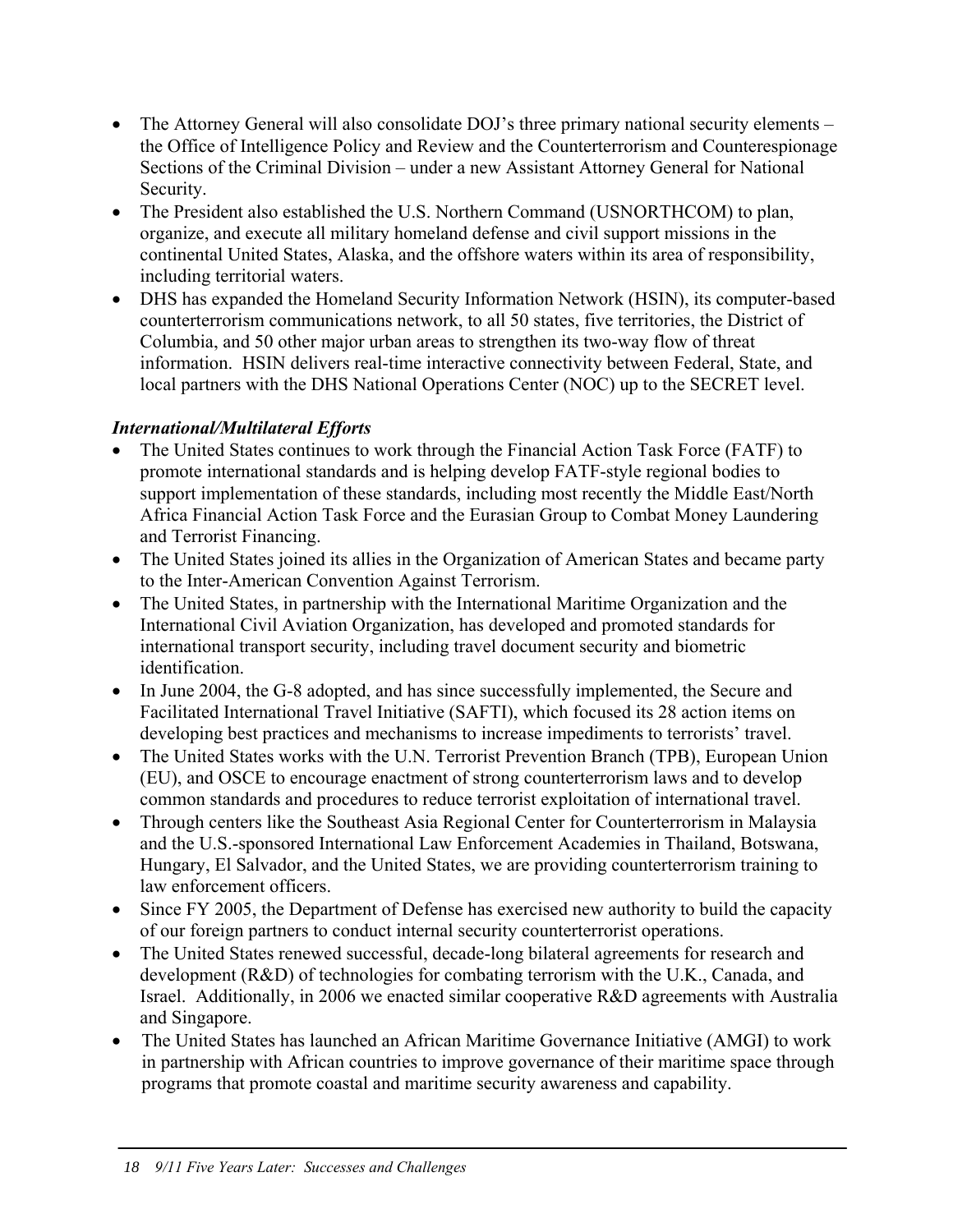- The U.S. Department of Transportation directs a Safe Skies for Africa (SSFA) initiative that advances sustainable improvements in aviation safety, security, and air navigation in sub-Saharan Africa.
- Through the provision of training, equipment, and other assistance, we are building the capacity of foreign partners to attack and defeat terrorists, by strengthening their ability to conduct law enforcement, financial, regulatory, intelligence, and military activities.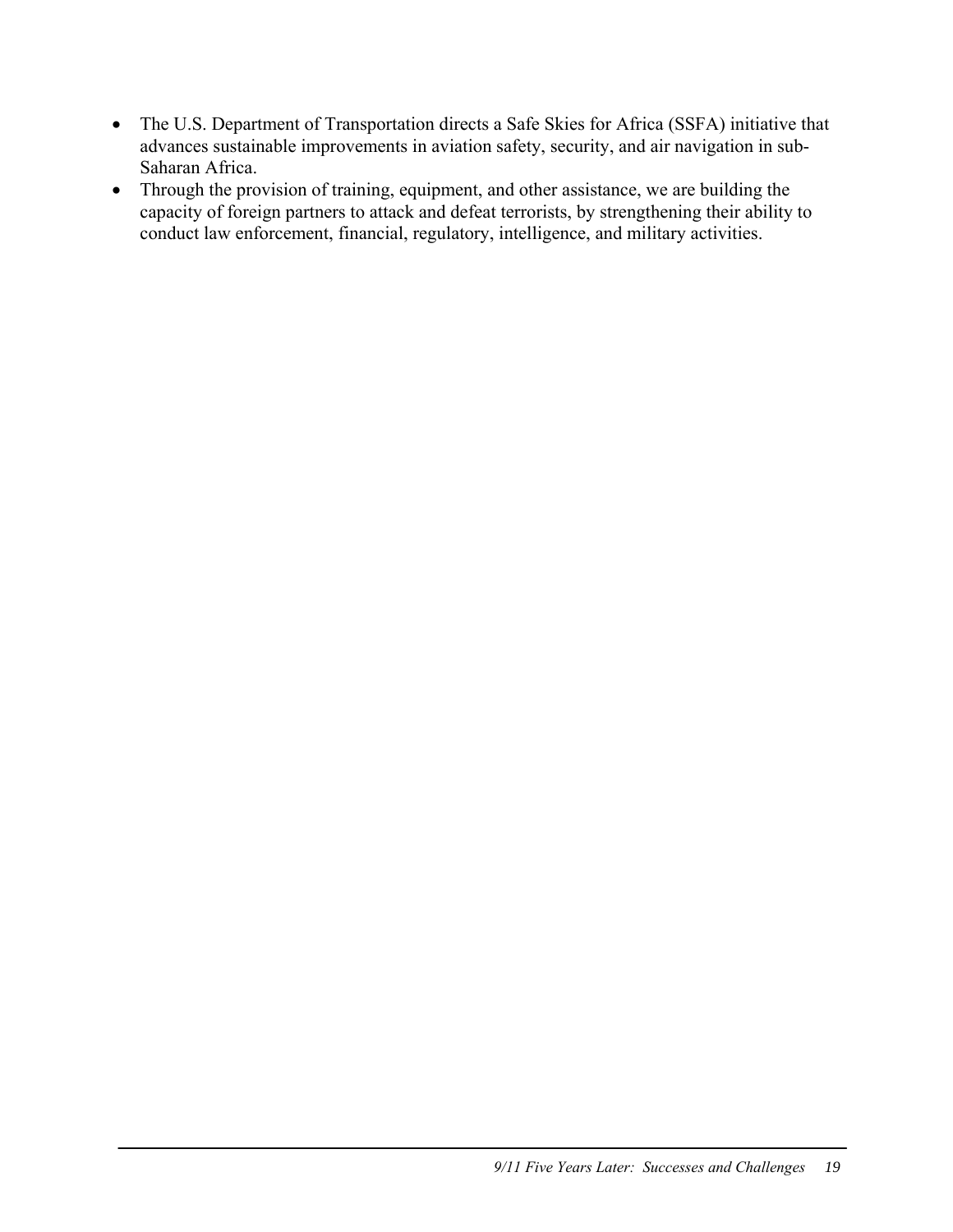## **Challenges Ahead**

We are engaged in a war against a violent extremist movement driven by an ideology that threatens the basic aspirations of all people everywhere. Though our international partners and we have made great strides in this War on Terror, the challenges before us are formidable. Although its leaders and their safehavens and resources are increasingly isolated and besieged, al-Qaida and its affiliates and groups adhering to its ideology continue to plan attacks and continue to seek weapons of mass destruction. Unlike conventional enemies, terrorists do not fight on a defined battlefield. They are found throughout the world, even in countries that are friendly to us. We must therefore help other states to strengthen their will and ability to bring the fight to the enemy. We must continue to use all instruments of national power and influence in the War on Terror: diplomatic, information, military, economic, financial, intelligence, and law enforcement.

#### *Challenges to Defeating the Terrorist Enemy*

- Terrorists' increased dispersion, use of nonphysical ("virtual") safehavens, and informal operational and logistical coordination complicate efforts to find and defeat them.
- In Iraq, al-Qaida and associated foreign terrorists have made clear that their goal is to build a Taliban-like state and then expand their battle to neighboring states. In the near future, some of these terrorists could return to their home countries, exacerbating domestic conflicts or fomenting radical ideologies.
- Terrorists and insurgents are increasingly using media and the Internet to spread propaganda, rally support, and share experiences, as well as a means to communicate with each other.

## *Challenges to Denying Support and Safehaven*

- Some state sponsors of terrorism continue to provide funding and weapons to terrorists and offer safehavens from which terrorists plan and conduct operations. Most worrisome is that some of these countries also have developed or have the capability to manufacture weapons of mass destruction and other destabilizing technologies that could fall into the hands of terrorists. In addition, ungoverned and undergoverned spaces, often on frontiers between nations and overlaying failed states, provide safehavens that terrorists exploit.
- Iran is the world's leading state provider of political, material, and financial support to Hizballah and Palestinian rejectionist groups and remains unwilling to hand over senior al-Qaida members for prosecution.
- Syria allows various groups to operate from its soil. It provides both material and political support to Lebanese Hizballah and Palestinian terrorist groups. North Korea's cooperation with Syria in the missile and other WMD areas may enhance Syria's expertise and ability to provide similar assistance, deliberately or inadvertently, to terrorist organizations.
- Cuba continues the actions that led to its designation as a state sponsor.

## *Challenges to Combating the Violent Extremist Ideology*

• Al-Qaida propagandists continue to exploit local grievances to create the sense that the Muslim world is aggrieved and disrespected. A key challenge remains understanding the motivations of those who join or support terrorist networks, as well as the incentives and